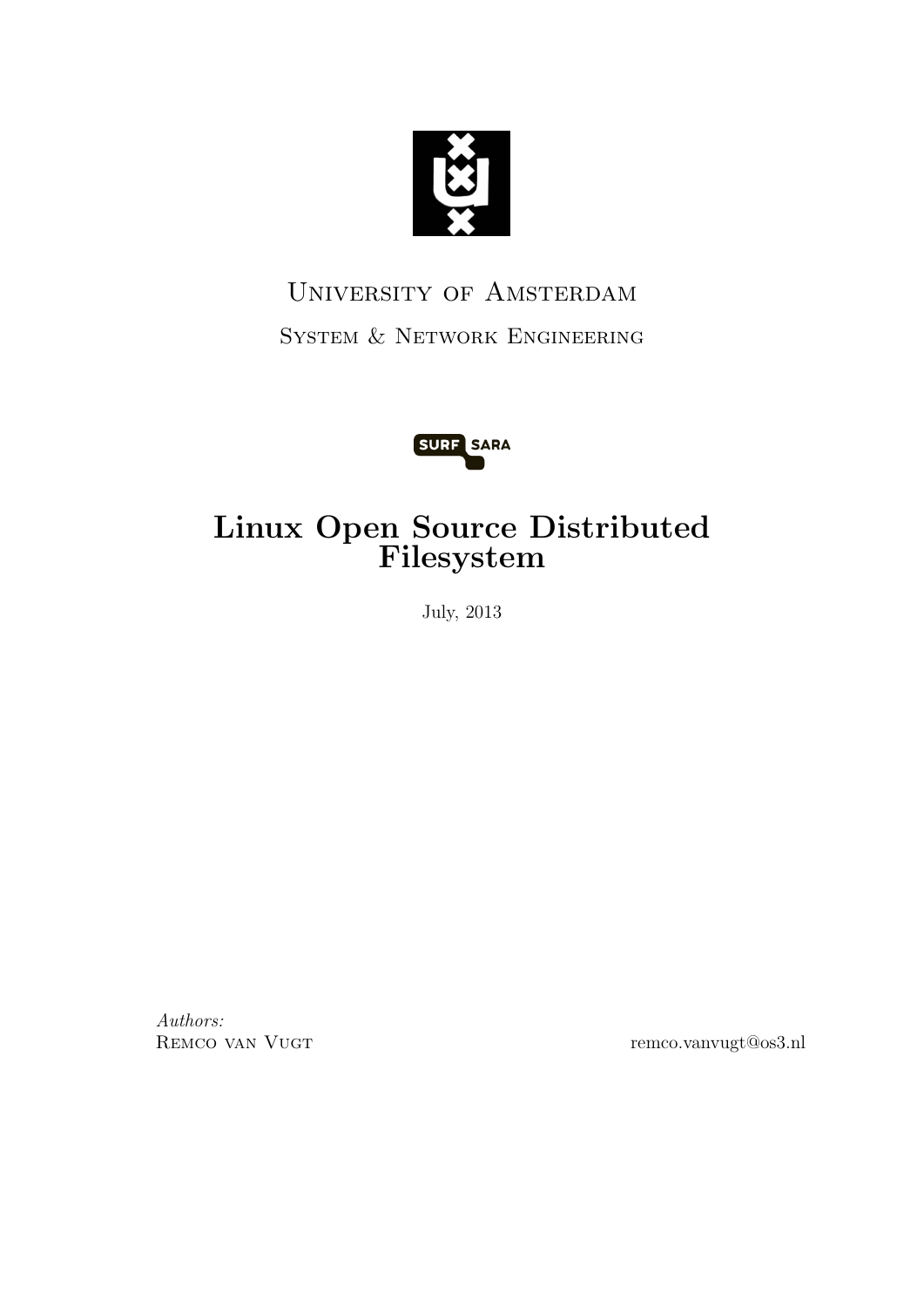#### Abstract

Ceph is a clustered, distributed open source storage system for the Linux platform. In this research an assessment is made on the scalability, reliability and manageability of Ceph in a large multi-Petabyte environment such as the environment at SURFsara. Focus lies on the filesystem part of Ceph, CephFS. Performance experiments are used as a basis for the assessment of scalability and to determine the handling of various failure conditions.

Results show that although Ceph delivers promising performance and resiliance against various failure conditions, it is not yet ready for production use in the environment at SURFsara. Especially the Meta Data Server (MDS) lacked reliability and did not scale very well.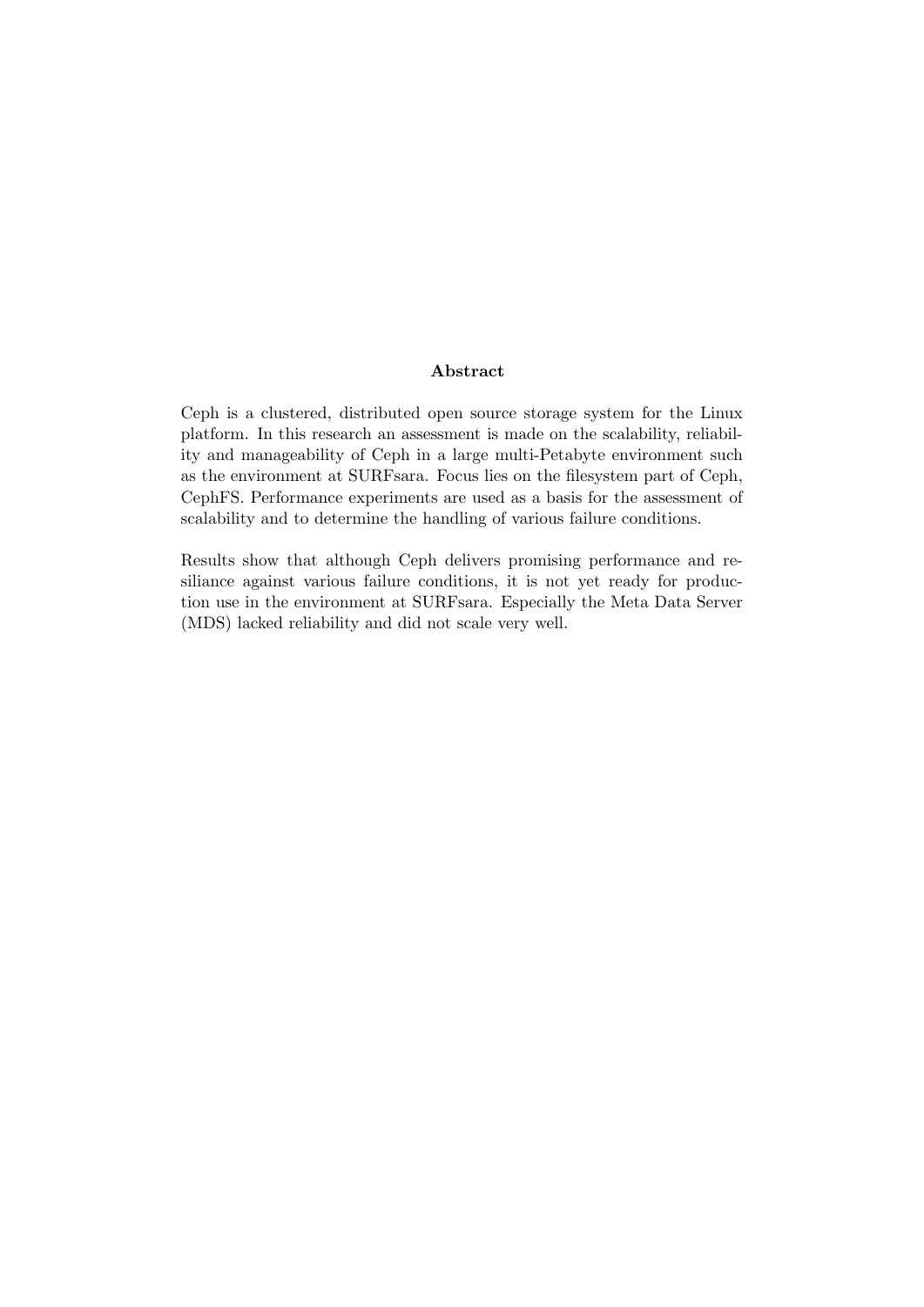# **Contents**

|     |                                    | $\mathbf{1}$                                                                                                                                                                                                                                                                                                                                                                                                                                                                                                                                                                                                                                                                                                                                                                                                              |
|-----|------------------------------------|---------------------------------------------------------------------------------------------------------------------------------------------------------------------------------------------------------------------------------------------------------------------------------------------------------------------------------------------------------------------------------------------------------------------------------------------------------------------------------------------------------------------------------------------------------------------------------------------------------------------------------------------------------------------------------------------------------------------------------------------------------------------------------------------------------------------------|
| 1.1 |                                    | $\overline{2}$                                                                                                                                                                                                                                                                                                                                                                                                                                                                                                                                                                                                                                                                                                                                                                                                            |
| 1.2 |                                    | 3                                                                                                                                                                                                                                                                                                                                                                                                                                                                                                                                                                                                                                                                                                                                                                                                                         |
| 1.3 |                                    | $\boldsymbol{3}$                                                                                                                                                                                                                                                                                                                                                                                                                                                                                                                                                                                                                                                                                                                                                                                                          |
| 1.4 |                                    | 3                                                                                                                                                                                                                                                                                                                                                                                                                                                                                                                                                                                                                                                                                                                                                                                                                         |
| 1.5 |                                    | $\overline{4}$                                                                                                                                                                                                                                                                                                                                                                                                                                                                                                                                                                                                                                                                                                                                                                                                            |
|     |                                    | 5                                                                                                                                                                                                                                                                                                                                                                                                                                                                                                                                                                                                                                                                                                                                                                                                                         |
|     |                                    | 7                                                                                                                                                                                                                                                                                                                                                                                                                                                                                                                                                                                                                                                                                                                                                                                                                         |
| 3.1 |                                    | $\overline{7}$                                                                                                                                                                                                                                                                                                                                                                                                                                                                                                                                                                                                                                                                                                                                                                                                            |
|     | 3.1.1                              | $\overline{7}$                                                                                                                                                                                                                                                                                                                                                                                                                                                                                                                                                                                                                                                                                                                                                                                                            |
|     | 3.1.2                              | 8                                                                                                                                                                                                                                                                                                                                                                                                                                                                                                                                                                                                                                                                                                                                                                                                                         |
|     |                                    | 8                                                                                                                                                                                                                                                                                                                                                                                                                                                                                                                                                                                                                                                                                                                                                                                                                         |
|     |                                    | 8                                                                                                                                                                                                                                                                                                                                                                                                                                                                                                                                                                                                                                                                                                                                                                                                                         |
|     |                                    | 9                                                                                                                                                                                                                                                                                                                                                                                                                                                                                                                                                                                                                                                                                                                                                                                                                         |
|     |                                    | 9                                                                                                                                                                                                                                                                                                                                                                                                                                                                                                                                                                                                                                                                                                                                                                                                                         |
| 3.4 |                                    | 10                                                                                                                                                                                                                                                                                                                                                                                                                                                                                                                                                                                                                                                                                                                                                                                                                        |
|     |                                    | 11                                                                                                                                                                                                                                                                                                                                                                                                                                                                                                                                                                                                                                                                                                                                                                                                                        |
|     |                                    | 11                                                                                                                                                                                                                                                                                                                                                                                                                                                                                                                                                                                                                                                                                                                                                                                                                        |
|     |                                    | 11                                                                                                                                                                                                                                                                                                                                                                                                                                                                                                                                                                                                                                                                                                                                                                                                                        |
|     |                                    | 12                                                                                                                                                                                                                                                                                                                                                                                                                                                                                                                                                                                                                                                                                                                                                                                                                        |
|     |                                    | 12                                                                                                                                                                                                                                                                                                                                                                                                                                                                                                                                                                                                                                                                                                                                                                                                                        |
|     |                                    | 14                                                                                                                                                                                                                                                                                                                                                                                                                                                                                                                                                                                                                                                                                                                                                                                                                        |
|     |                                    | 18                                                                                                                                                                                                                                                                                                                                                                                                                                                                                                                                                                                                                                                                                                                                                                                                                        |
|     |                                    | 19                                                                                                                                                                                                                                                                                                                                                                                                                                                                                                                                                                                                                                                                                                                                                                                                                        |
|     |                                    | 19                                                                                                                                                                                                                                                                                                                                                                                                                                                                                                                                                                                                                                                                                                                                                                                                                        |
|     |                                    | 19                                                                                                                                                                                                                                                                                                                                                                                                                                                                                                                                                                                                                                                                                                                                                                                                                        |
|     |                                    | 21                                                                                                                                                                                                                                                                                                                                                                                                                                                                                                                                                                                                                                                                                                                                                                                                                        |
|     |                                    | 21                                                                                                                                                                                                                                                                                                                                                                                                                                                                                                                                                                                                                                                                                                                                                                                                                        |
|     |                                    |                                                                                                                                                                                                                                                                                                                                                                                                                                                                                                                                                                                                                                                                                                                                                                                                                           |
|     |                                    |                                                                                                                                                                                                                                                                                                                                                                                                                                                                                                                                                                                                                                                                                                                                                                                                                           |
|     | Conclusion on scalability<br>4.3.4 | 27                                                                                                                                                                                                                                                                                                                                                                                                                                                                                                                                                                                                                                                                                                                                                                                                                        |
|     |                                    | 28                                                                                                                                                                                                                                                                                                                                                                                                                                                                                                                                                                                                                                                                                                                                                                                                                        |
|     |                                    |                                                                                                                                                                                                                                                                                                                                                                                                                                                                                                                                                                                                                                                                                                                                                                                                                           |
|     |                                    | 29                                                                                                                                                                                                                                                                                                                                                                                                                                                                                                                                                                                                                                                                                                                                                                                                                        |
|     |                                    |                                                                                                                                                                                                                                                                                                                                                                                                                                                                                                                                                                                                                                                                                                                                                                                                                           |
|     | 3.2<br>3.3<br>4.1<br>4.2<br>4.3    | Introduction<br>Ceph architecture<br><b>Experiments</b><br>Ceph stability experiments $\ldots \ldots \ldots \ldots \ldots \ldots \ldots \ldots$<br>CephFS and MDS stability<br>3.2.1<br>3.2.2<br>Ceph scaleability $\ldots \ldots \ldots \ldots \ldots \ldots \ldots \ldots \ldots \ldots \ldots$<br><b>Results</b><br>CephFS and MDS stability $\dots \dots \dots \dots \dots \dots \dots \dots$<br>4.1.1<br>4.1.2<br>4.1.3<br>4.2.1<br>Ceph scaleability $\ldots \ldots \ldots \ldots \ldots \ldots \ldots \ldots \ldots \ldots$<br>4.3.1<br>4.3.2<br>4.3.3<br>Single active MDS setup $\ldots \ldots \ldots \ldots \ldots$<br>4.3.3.1<br>Three active MDS setup $\ldots \ldots \ldots \ldots \ldots \ldots 23$<br>4.3.3.2<br>Comparison RBD with XFS 25<br>4.3.3.3<br>Conclusion<br><b>Limitations and futher work</b> |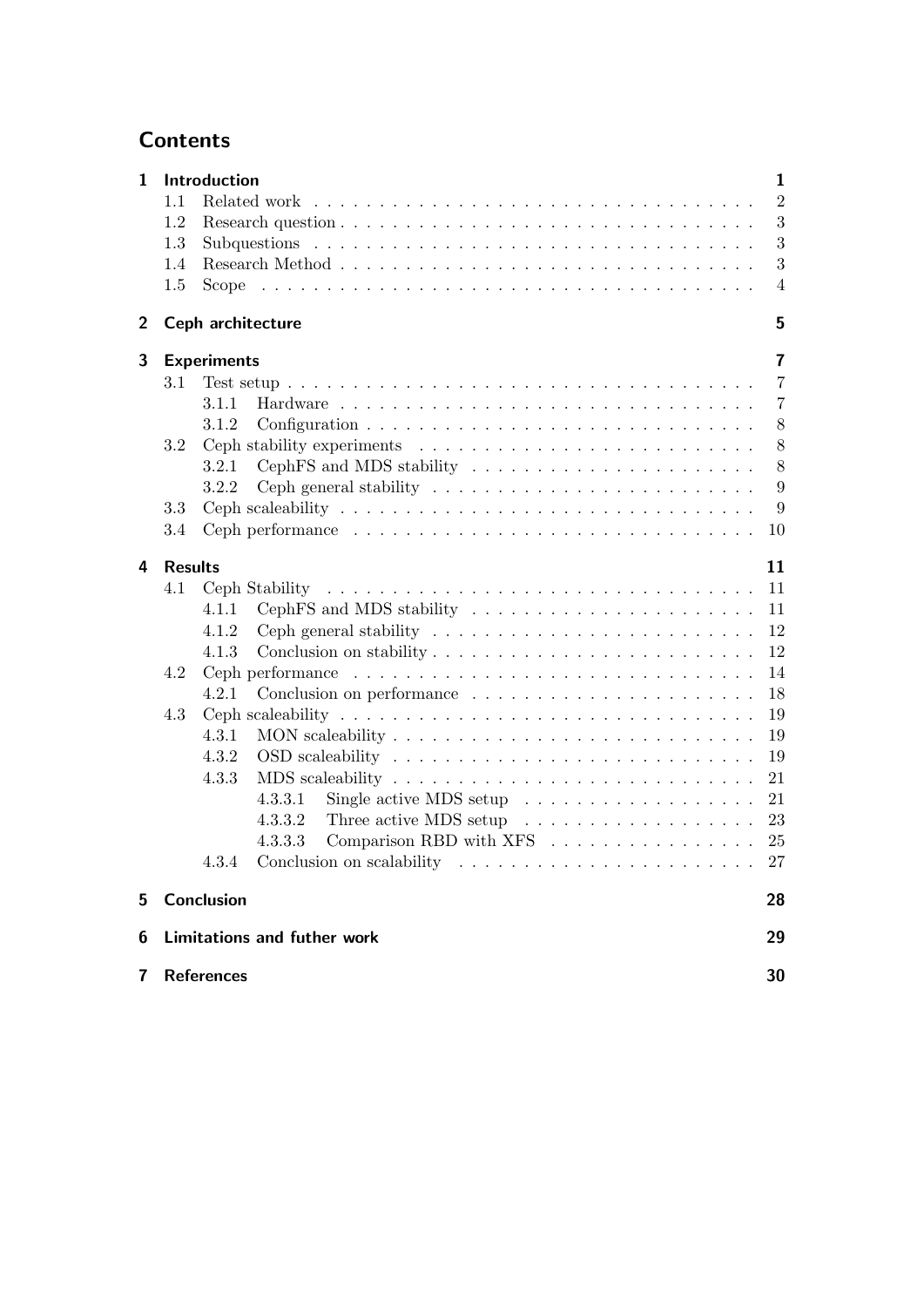# 1 Introduction

SURFsara supports researchers and the academic community in The Netherlands. SURFsara provides various computing services to support research, including storage, grid computing and cloud computing.

Storage needs at SURFsara are in the order of Petabytes and constantly growing. SURFsara is looking for a distributed, POSIX compliant filesystem with the following key requirements:

- Scalability: the filesystem needs to able to expand (virtually) unlimited as long as storage is added to the cluster. Scalability is required in both size and performance.
- Reliability: the filesystem needs to be able to handle node and disk failures without affecting availability.
- Manageability: the filesystem needs to be easy manageble in terms of expanding, decommisioning failed and replaced nodes and other hardware related changes. This should be handled by the filesystem in an automated manner and without affecting availability.https://www.sharelatex.com/templates

In this research we try to establish whether the open source Ceph storage system offers an alternative to traditional proprietary appliance based SAN storage, for running a large on-disk data archive containing multiple petabytes of data. Ceph is a open source distributed storage system supporting block, object and file-based storage.

Ceph was created by Sage Weil in 2007 [16]. Ceph is under active development, and is both supported by the community as well as commercial. Ceph architecture as shown in figure 1 consists of a distributed object store (RADOS), application library (LIBRA-DOS), a block device implementation (RBD) and a filesystem component (CephFS).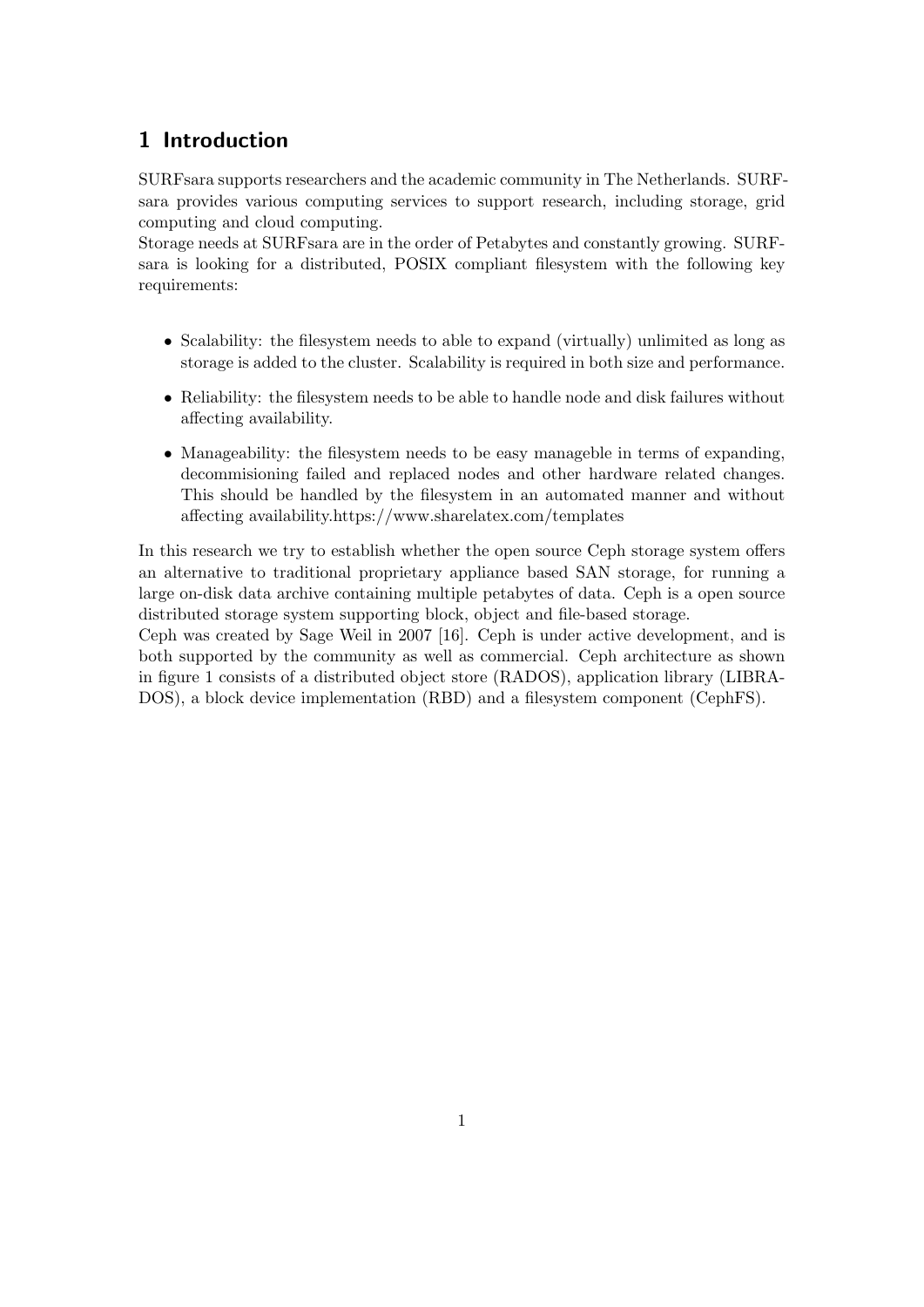

Figure 1: Ceph architecture. Note: adapted from Ceph documentation [2]

CephFS could be a possible candidate for the distributed filesystem that is needed at SURFsara. CephFS is the latest addition to the Ceph project. According to the developers, it is suitable for production use with a limited feature set [3]

#### 1.1 Related work

A lot has been written on distributed filesystems in general, however no recent work was found on Ceph in particular at the time of writing. Ceph is included in a theoretical assessment on performance of distributed storage system by Christopher Olson and Ethan Miller [9].

The question whether CephFS is *production-ready* has come up on mailing lists on several occasions, and exact answers are not given. The development team behind CephFS recently made a blog post on the topic [3] stating that it is production ready for a limited feature set. The research by Sage Weil [16] is already more than five years old. Ceph has been under substantial development over the last five years. Therefore a re-assessment of Ceph and CephFS as a distributed storage system will contribute to the open source community and will be useful for SURFsara and organizations facing comparable data storage challenges.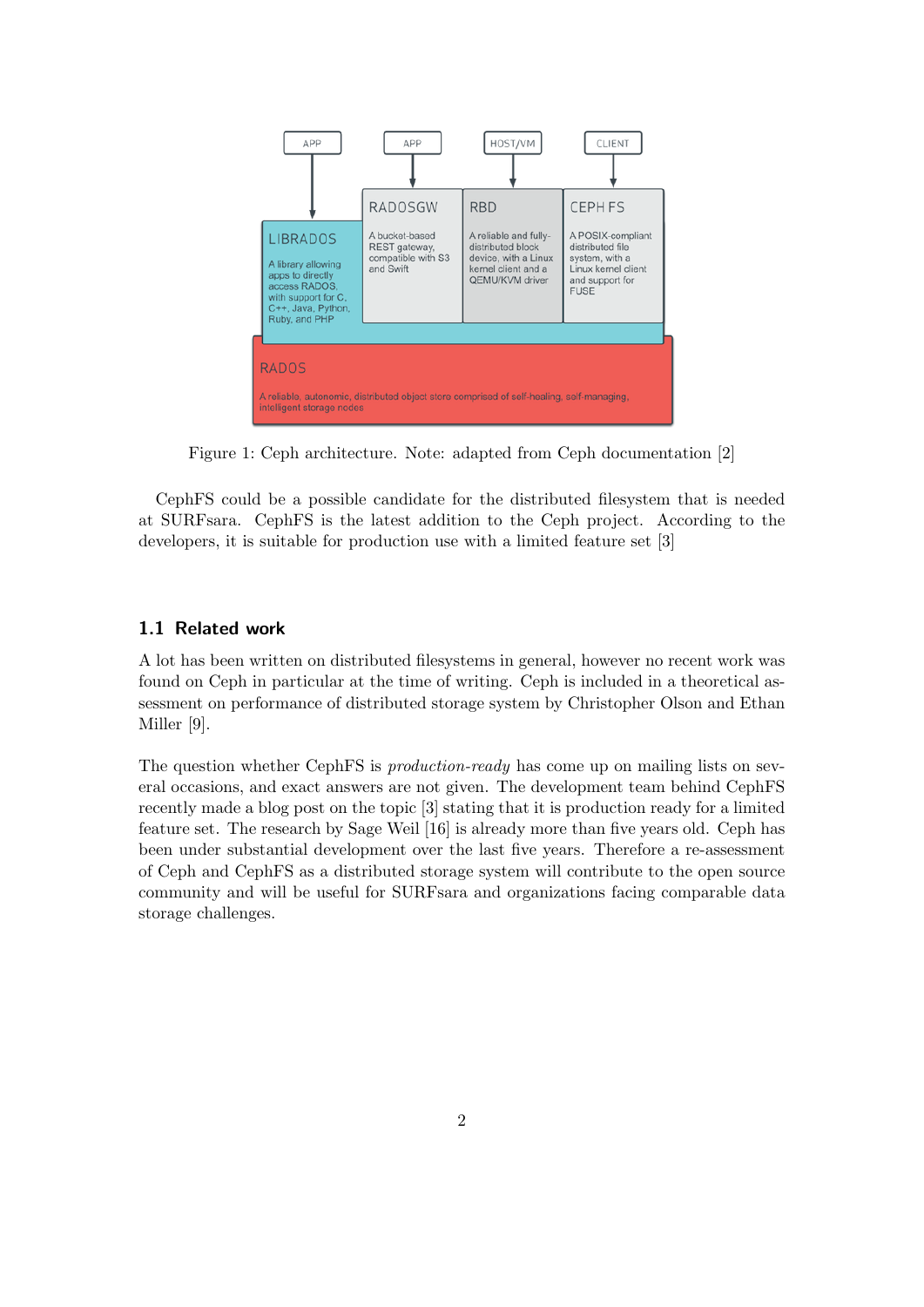## 1.2 Research question

Is the current version of CephFS (0.61.3) production-ready for use as a distributed filesystem in a multi-petabyte environment, in terms of stability, scalability, performance and manageability?

To answer the research question, three sub questions have been defined concentrating on the main metrics (stability, scalability and performance, manageability) used for assessing the production-readiness of CephFS.

## 1.3 Subquestions

• Is Ceph, and an in particular the CephFS component, stable enough for production use at SURFsara?

The CephFS component of Ceph is under development and not all features are stable at the moment of writing. We need find out whether the technical limitations that exist in the current implementation are acceptable for production use at SURFsara. Also, the underlying RADOS component of Ceph needs to be tested in order see if it is ready for use in a large production environment.

- What are the scaling limits in CephFS, in terms of capacity and performance? Performance will be tested on the relatively limited test setup. Tests on Petabyte level cannot be conducted. A theoretical assessment will be made on scaling and possible issues.
- Does Ceph(FS) meet the maintenance requirements for the environment at SURFsara?

As the projected environment is expected to grow rapidly to a scale of multiple Petabytes of data, hardware failures are to be expected rather than to be considered an exception. The system must handle failures in an automated manner, making the system as low-maintenance as possible. Expanding capacity, and decomissioning old hardware must be straightforward and low-risk to data integrity. Where possible, maintenance tasks must be integrated into existing tooling.

#### 1.4 Research Method

The research will consist of a series of experiments on stability, performance and scalability. The results of these experiments will be used to make an assement on the production-readiness of Ceph in a multi-petabyte environment such as the enviroment at SURFsara.

The details of the experiments are explained further in chapter three of this report.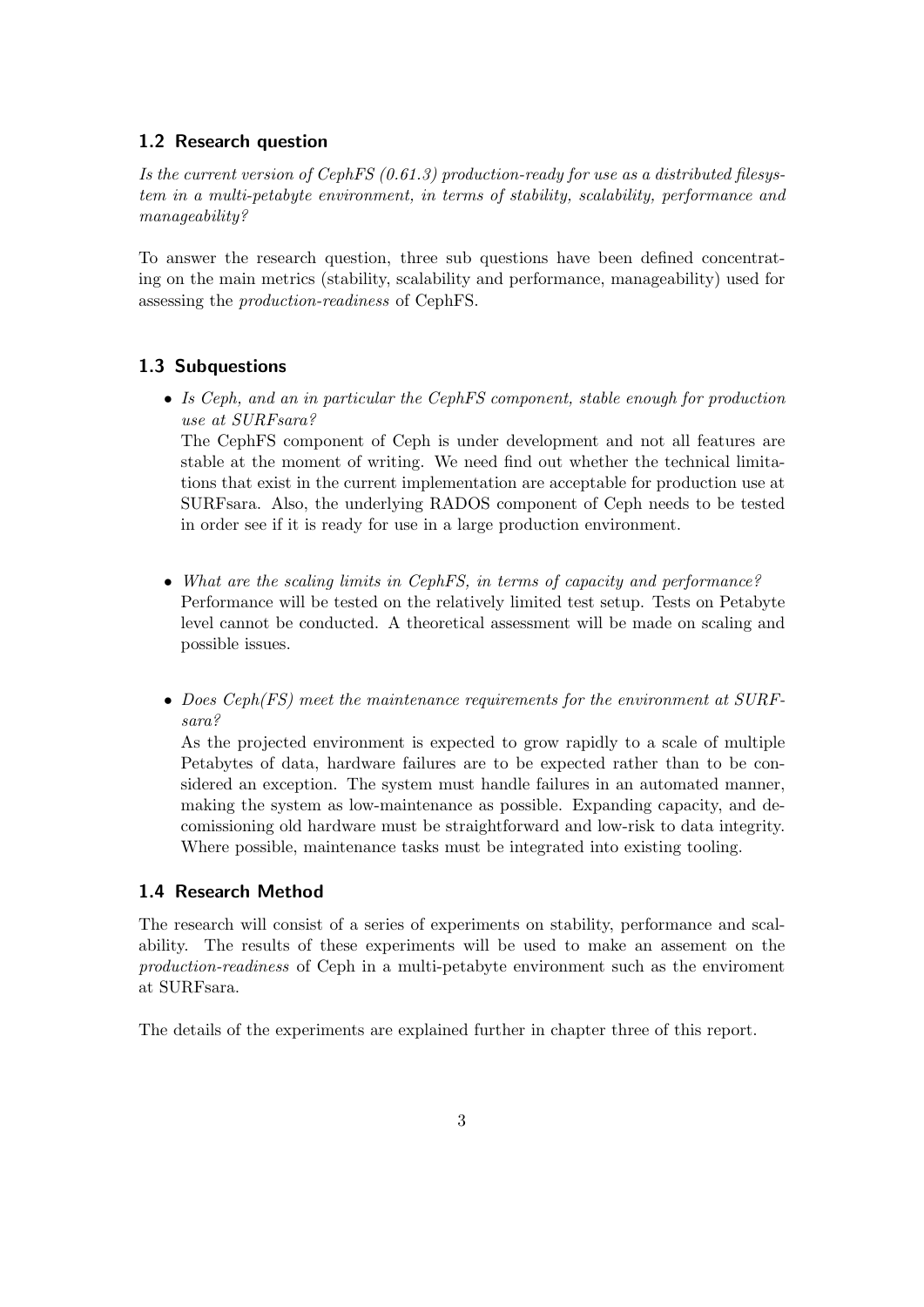## 1.5 Scope

The main focus of this research is on CephFS and the underlying RADOS object store, as this is the main use case of the Ceph project at SURFsara and the latest addition to the Ceph project. The object storage gateway and the application library (RADOSGW and LIBRADOS) of the Ceph project are not included in the scope of this research. The RADOS Block Device (RBD) is not extensively tested, however a quick comparison is made between CephFS and RBD on performance to assist in drawing conclusions on possible performance bottlenecks.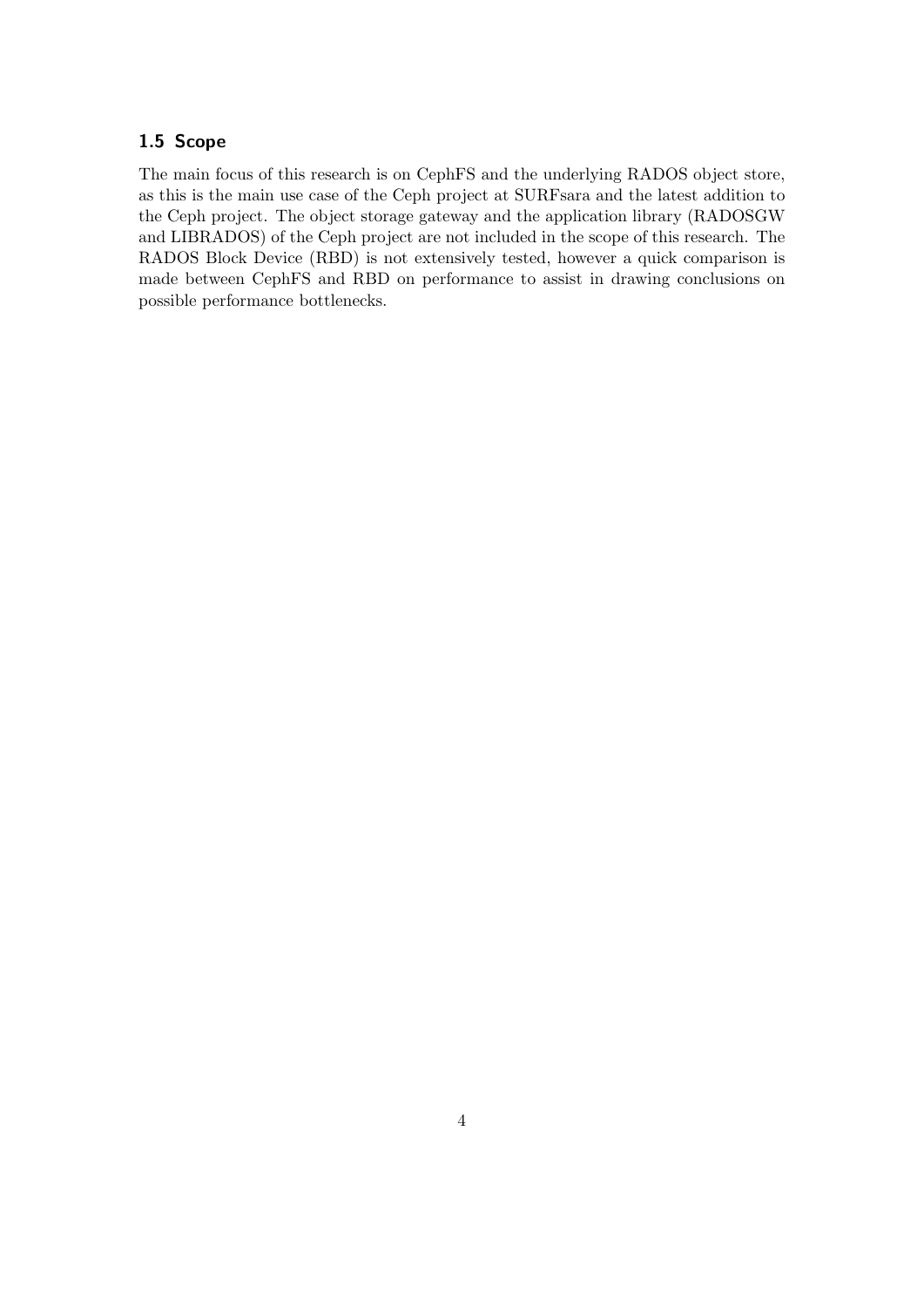# 2 Ceph architecture

Ceph consists of three node types: Monitor (MON) node, Meta Data Store (MDS) node and Object Storage Device (OSD). Ceph provides three storage options: Object storage, Filesystem and Block storage. Object storage is simular to Amazon S3 [1] and can be a replacement for S3 as the interface is compatible. The filesystem storage can be used by mounting the filesystem using either a kernel driver or a FUSE implementation. The filesystem can be mounted by multiple client systems concurrently. The block storage component provides a kernel block device which can only be mapped to a single client system at a time.

Monitor nodes establish the cluster quorum by using node majority. This implies an odd number of MON nodes must be used. As one node does not provide redundancy, a minimum of three MON nodes must be deployed.

Ceph handles data as objects, which are stored as flat files on the filesystem of an OSD daemon as shown in figure 2. The underlying filesystem could be ext4, XFS or BTRFS. XFS is currently advised for production usage.



Figure 2: Ceph object based storage. Adapted from Ceph documentation [2]

OSD daemons run on OSD nodes, typically one daemon per physical storage device (e.g harddisk). Ceph uses the CRUSH algorithm to store data in a pseudo random manner. CRUSH is an acronym for Controlled Replication Under Scalable Hashing. The algorithm calculates the location for storing objects in the cluster, which is reversible by the client. This eliminates the need for a central database to obtain the location of objects. Therefore, in the CRUSH algorithm lies the key to the scalability of Ceph.

In order to use the CRUSH algorithm, the clients need information on the topology of the cluster. This is implemented in the CRUSH-map, which is part of the cluster map. The CRUSH-map holds a list of OSD's, grouped into buckets as shown in figure 3. Buckets are aggregations of OSD devices, grouped by possible sources of correlated failure. For example, OSD devices relying on the same machine, power supply, network or physical location. The CRUSH map can be edited in order to customize the failure domain behaviour.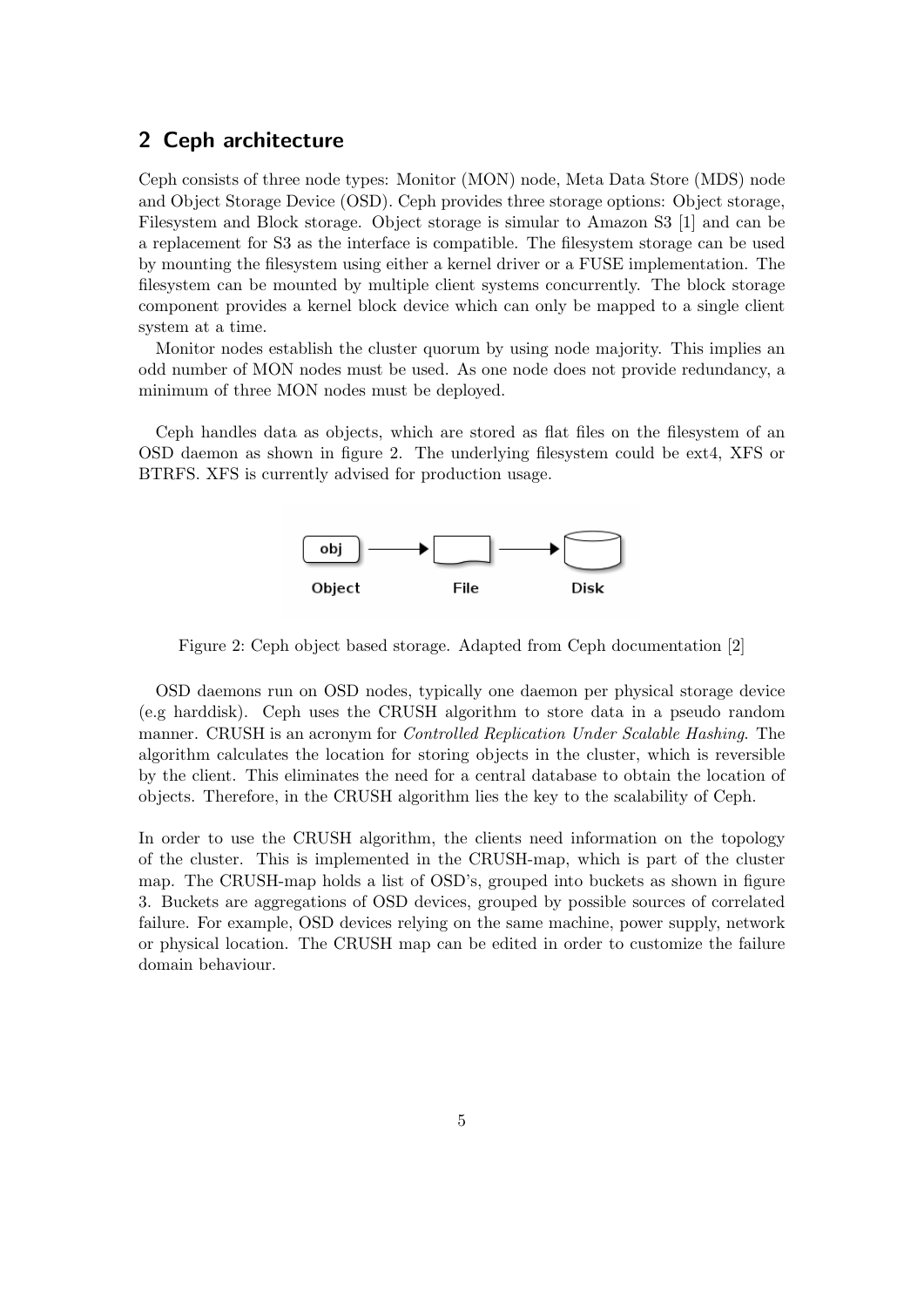

Figure 3: Crush buckets. Note: adapted from Ceph Documentation [2]

Data objects are placed in Placement Groups (PGs). PG's are placed on OSDs, with one primary OSD and one or more replica's on other OSDs. The primary OSD for the given placement group is responsible for accepting write operations from the client for the objects in that particular PG. The other OSDs in the PG accept only read operations from clients for objects in that particular PG. When data is written to the primary OSD for a given PG, data is replicated by the primary OSD to the other OSDs in the placement group. As soon as this is done, the write operation is acknowledged to the client. This implies synchronous replication. By offloading the replication from the client to the OSD, the client implementation is lightweight and relatively simple.



Figure 4: Crush Placement Groups. Note: adapted from Ceph Documentation [2]

When an OSD fails, a configurable timer is started to allow the OSD to come back up. If the OSD stays down, and the timer runs out (300 seconds by default) Ceph starts to restore the degraded PGs by remapping the objects on the failed OSD to another OSD. Proper balancing of PGs over OSDs is taken into account when rebuilding. If needed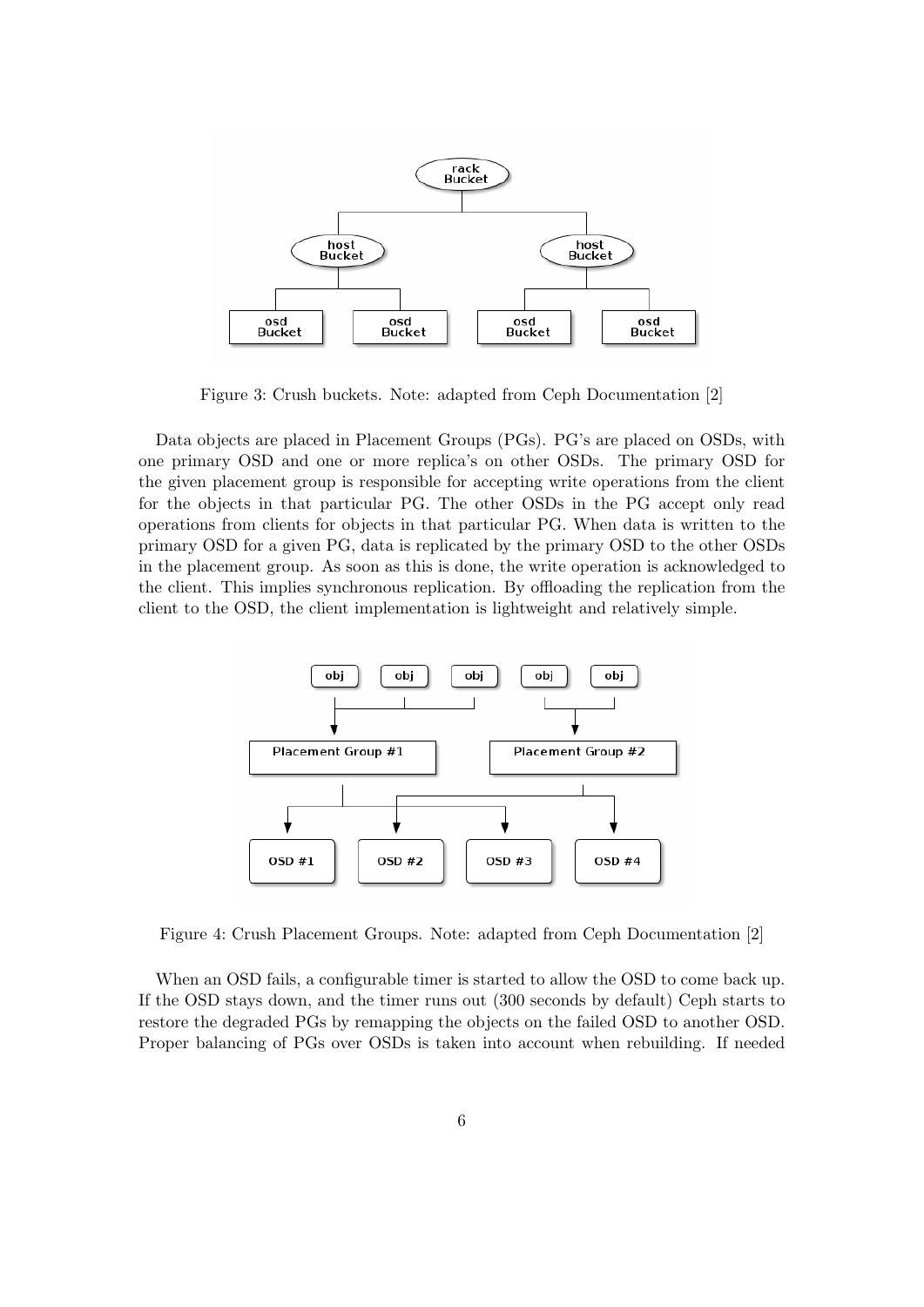PGs are rebalanced to adapt to achieve a balanced state.

Clients interact directly with the OSD daemons, avoiding the single point of failure and the performance bottleneck introduced by a central broker in the I/O path. By interacting directly with the OSDs, clients and OSDs form a full mesh, maximizing the utilization of available bandwidth on the client.

# 3 Experiments

## 3.1 Test setup

In order to gain hands-on experience with Ceph configuration and operation, a test setup is constructed. The test setup consists of a total of eight nodes with the following roles and specifications:

#### 3.1.1 Hardware

2 Monitor and MDS nodes Dell Poweredge R720xd

- Dual Intel Xeon E5-2609 CPU
- 128 GB DDR3 RAM
- 12 x 600GB 15k SAS disk (Seagate ST3600057SS) (not used)
- 2 x 300GB 10k RPM SAS disk (Seagate ST9300605SS) (Operating system)

#### 1 monitor node, 4 OSD nodes, 1 client node Dell Poweredge R720xd

- Dual Intel Xeon E5-2609 CPU
- 64 GB DDR3 RAM
- 12 x 3TB 7.2k RPM SATA disk (Seagate ST33000650NS) (OSD storage)
- 2 x 300GB 10k RPM SAS disk (Seagate ST9300605SS) (Operating system)

The nodes are connected via 10 gigabit Ethernet, using a Juniper EX-4550 switch. Another Juniper EX-2200 switch is used to connect the management network and console interfaces. There are 2 seperate 10GbE segments. One segment is used for client access traffic, whilst the other is exclusively used for heartbeat, replication and other internal cluster traffic. The topology is shown in 5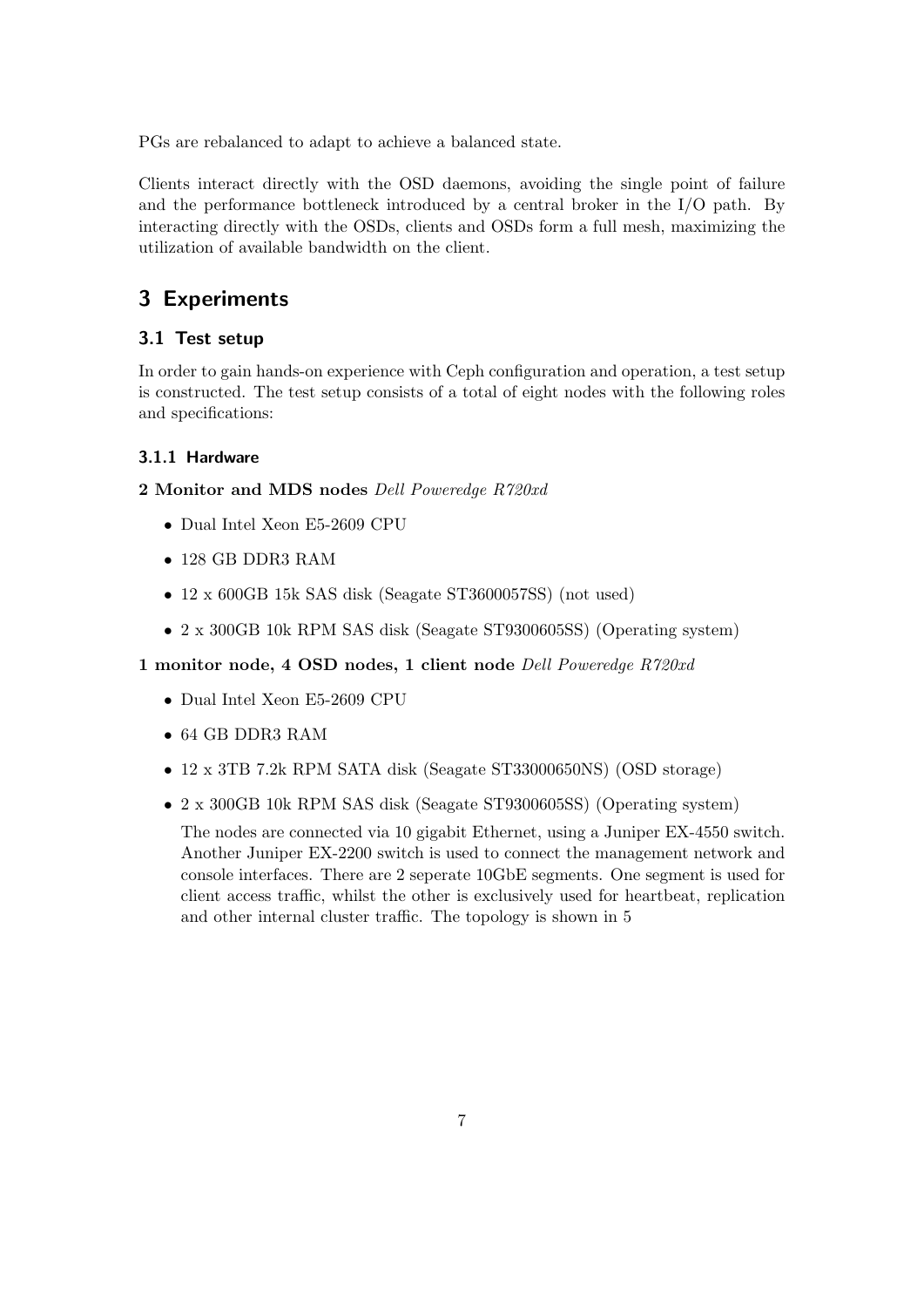

Figure 5: Test setup

#### 3.1.2 Configuration

The nodes are installed with 64 bits CentOS 6.4 Linux. All nodes are running the stock kernel (2.6.32-358) except for the client node which is running a custom compiled kernel (3.9.4) to support the CephFS native kernel driver.

The Dell PERC H710P controller that came with the Poweredge R720xd machines did not support disabling RAID and running in JBOD mode. As a workaround, 12 RAID-0 sets containing one harddisk each were created. Two partitions were created on each disk, with a GPT disk layout. A small 10GB parition to hold the OSD journal, and the rest of the drive to hold the OSD data.

#### 3.2 Ceph stability experiments

#### 3.2.1 CephFS and MDS stability

To test the stability of the CephFS implementation, and the MDS the following tests will be executed: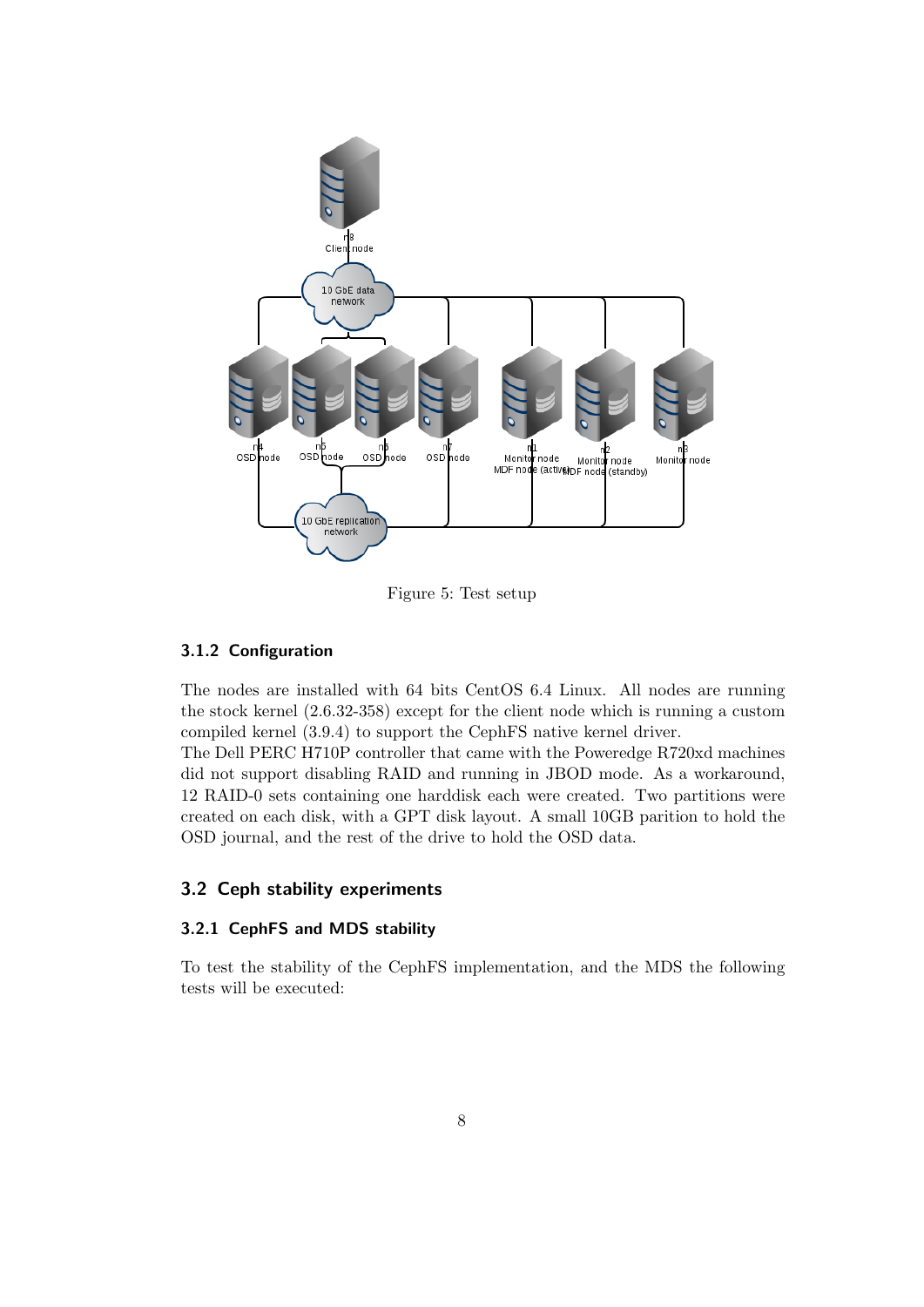| $\operatorname{Test}$ | Description                                                                           |
|-----------------------|---------------------------------------------------------------------------------------|
| MDS failure           | Causing the MDS to fail during heavy $I/O$ operation to test failover                 |
| Large file test       | Create a file of 1TB to test if large files can be handled by the filesystem          |
| Many file test        | Create an increasing amount of files in a single directory.                           |
|                       | Concurrent $I/O$ Perform file operations in a single directory from multiple clients. |

#### 3.2.2 Ceph general stability

To assess the stability of Ceph and RADOS in general the following tests will be executed. All tests will be executed during random I/O operation.

| <b>Test</b>                           | Description                                                                             |
|---------------------------------------|-----------------------------------------------------------------------------------------|
| Monitor failure                       | Cause a monitor node to fail (power-off)                                                |
| Object Storage Device (OSD) failure   | Cause one OSD node to fail (power-off)                                                  |
| Object Storage Device disk failure    | Pull a disk on one OSD.                                                                 |
| Object Storage Device data corruption | Overwrite part of the files containing stored objects                                   |
|                                       | with random data.                                                                       |
| Monitor daemon failure                | Stop the monitor daemon non-graceful                                                    |
|                                       | Object Storage Device $(SD)$ daemon failure $\Box$ Stop the monitor daemon non-graceful |

age Device (OSD) daemon failure  $\mid$  Stop the monitor daemon non-graceful

## 3.3 Ceph scaleability

To assess the scalability of Ceph, the replication and heartbeat protocol will be studied to determine if there is substantial networking overhead when the number of OSDs increases.

Also a calculation will be made on scaling in terms of maximum number of OSD daemons per node, factoring in the load on CPU and RAM.

The following tests serve to gather performance data, used in the theoretical scalability assessment.

| <b>Test</b>                      | Description                                             |
|----------------------------------|---------------------------------------------------------|
|                                  |                                                         |
| Test CephFS metadata operations  | Test various POSIX metadata operations on CephFS        |
| Test RBD (RADOS Block Device)    | Test various POSIX metadata operations on XFS formatted |
| metadata operations              | <b>RBD</b>                                              |
| Test OSD troughput using OSD     | Test individual OSD troughput using RADOS OSD bench-    |
| bench                            | mark tool                                               |
| Test OSD harddisk throughput us- | Test OSD underlying I/O subsystem using hdparm          |
| ing hdparm                       |                                                         |
|                                  |                                                         |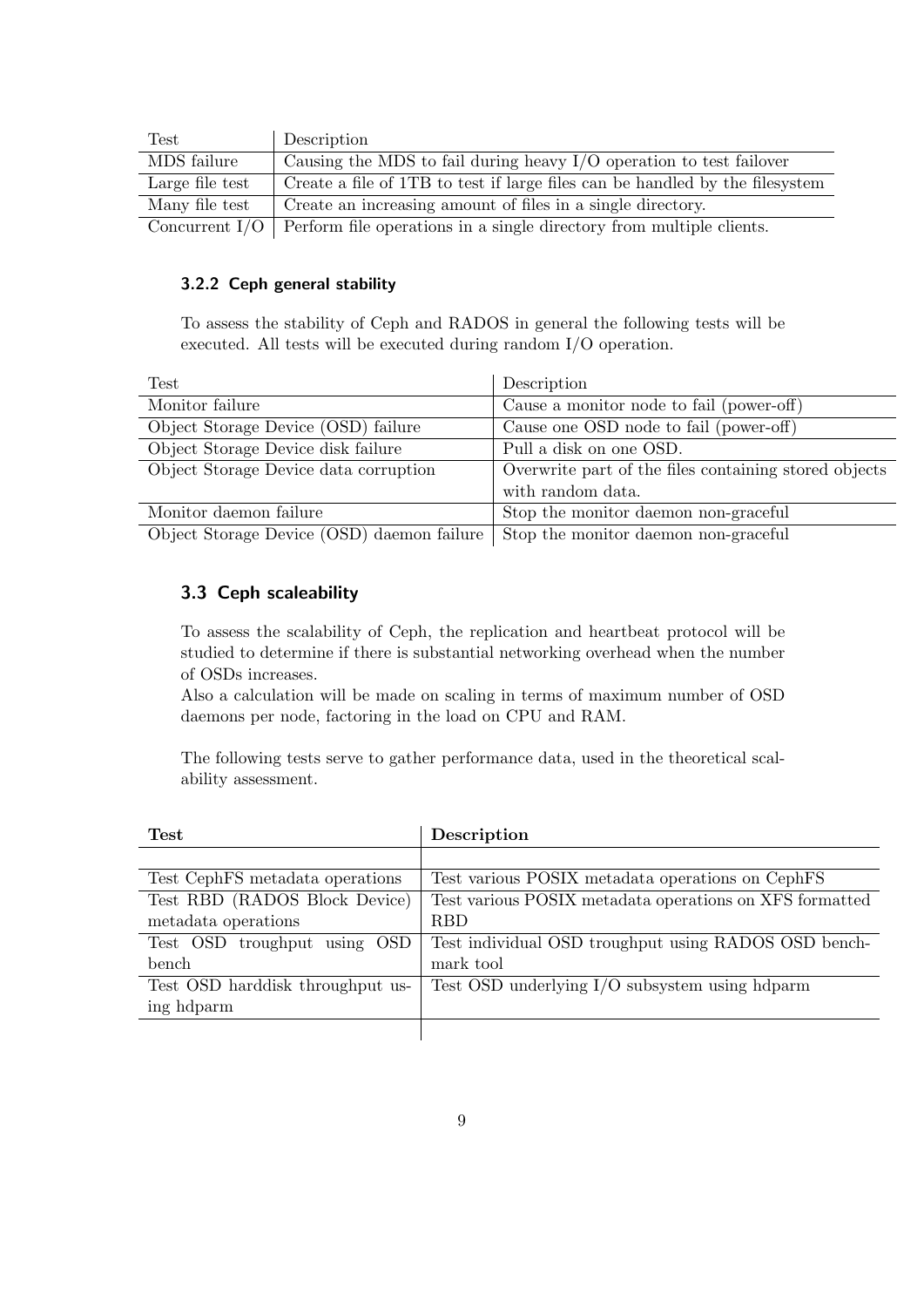# 3.4 Ceph performance

A number of tests will be performed to test the performance of Ceph and CephFS under various conditions (normal, degraded and rebalancing). For the benchmarks, the following tools will be used:

- Bonnie++ [4]
- RADOS bench [15]

– dd [6]

- hdparm [13]
- $-$  dstat [17]

Both IO operations per second as well as troughput in both read and write operations will be tested.

| <b>Test</b>                        | Description                                                 |
|------------------------------------|-------------------------------------------------------------|
|                                    |                                                             |
| Test CephFS IOPS using Bonnie++    | Test both random and sequential $I/O$ operations using Bon- |
|                                    | $nie++$                                                     |
| Test CephFS IOPS while degraded    | Test both random and sequential $I/O$ operations using Bon- |
| using Bonnie+ $+$                  | $nie++$ with Ceph cluster degraded                          |
| Test CephFS IOPS while rebalanc-   | Test both random and sequential $I/O$ operations using Bon- |
| $\frac{1}{2}$ ing using Bonnie++   | $nie++$ with Ceph cluster rebalancing                       |
|                                    |                                                             |
| Test CephFS troughput using RA-    | Test read and write troughput using RADOS bench             |
| DOS bench                          |                                                             |
| Test CephFS troughput while de-    | Test read and write troughput using RADOS bench with        |
| graded using RADOS bench           | Ceph cluster degraded                                       |
| Test CephFS troughput while rebal- | Test read and write troughput using RADOS bench with        |
| ancing using RADOS bench           | Ceph cluster rebalancing                                    |
|                                    |                                                             |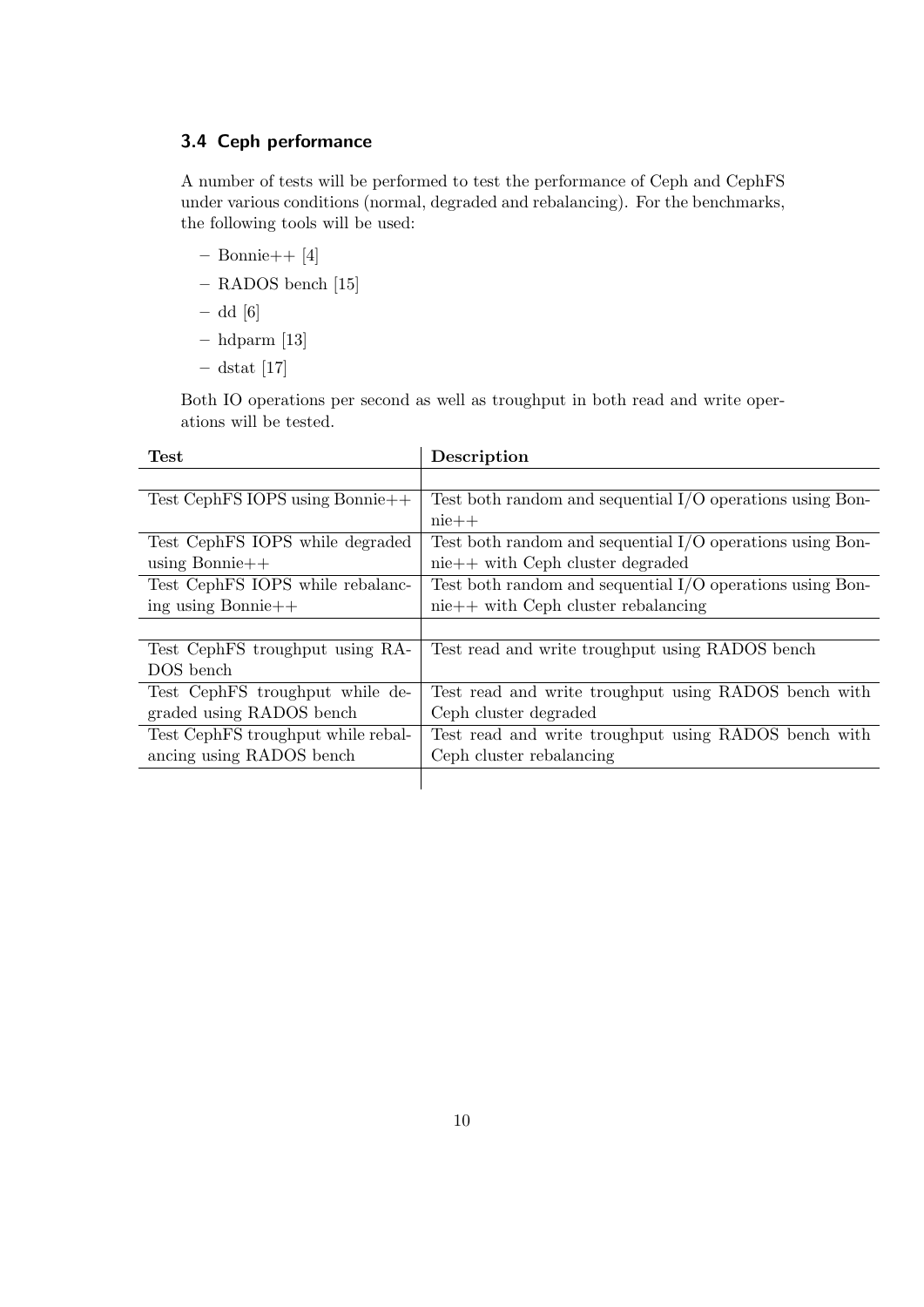# 4 Results

#### 4.1 Ceph Stability

#### 4.1.1 CephFS and MDS stability

 $-$  MDS failure test Using the fs-metadata test [14] tool from the Linux kernel source tree, heavy  $I/O$  is generated on CephFS. The fs-metadata tool creates a k-tree data structure. A k-tree structure is a transformation of the binarytree which has k child nodes instead of 2 in the binary-tree.

fs-metadata does not only test directory's but also files. Besides  $k$  child directory's, there are also k files created under a given node.

The fs-metadata test tool was executed with a tree depth of 5, and  $k=10$ . It also has the option to multithread, it was executed using 4 threads.

When the fs-metadata tool runs for 5 minutes, power was cut to the Ceph node running the MDS using the remote management interface.

Results During the first 5 minutes of the test, metadata operations function normally. Directory listing and directory traversing in the shell gives adequate response. As soon as the machine running the MDS is powered off, the cluster responds by promoting the standby MDS to active MDS. The switchover completes within 5 seconds, making the total failover less than 10 seconds.

Traversing directory's, or trying to open files from the mounted Ceph volume on the client-node is not possible. The respective ls and cat commands hang indefinitely or time-out with an  $I/O$  error. In the Ceph realtime monitor  $I/O$ operations drop to 0 operations per second. After a while, the kernel on the client node crashes (kernel panic) on a Non Maskable Interrupt (NMI).

This behaviour was reproducable in a second attempt. In a third attempt without the fs-metadata test running the kernel did not crash but I/O operations still did not succeed. The fourth attempt however showed a smooth failover with normal I/O behaviour.

- Large file test Using the Linux dd utility 1 TB of data from /dev/zero is copied to a file on the mounted CephFS with a block size of 4mb. Results The file was created without problems.
- Many files test Up to 64.000 files are created in a single directory on the CephFS.

Results This was tested during the metadata performance tests, up to 64000 files in a single directory. No problem was encountered regarding stability.

– Concurrent I/O test Two threads simultaneously read and write on the CephFS.

Results No problems were encountered.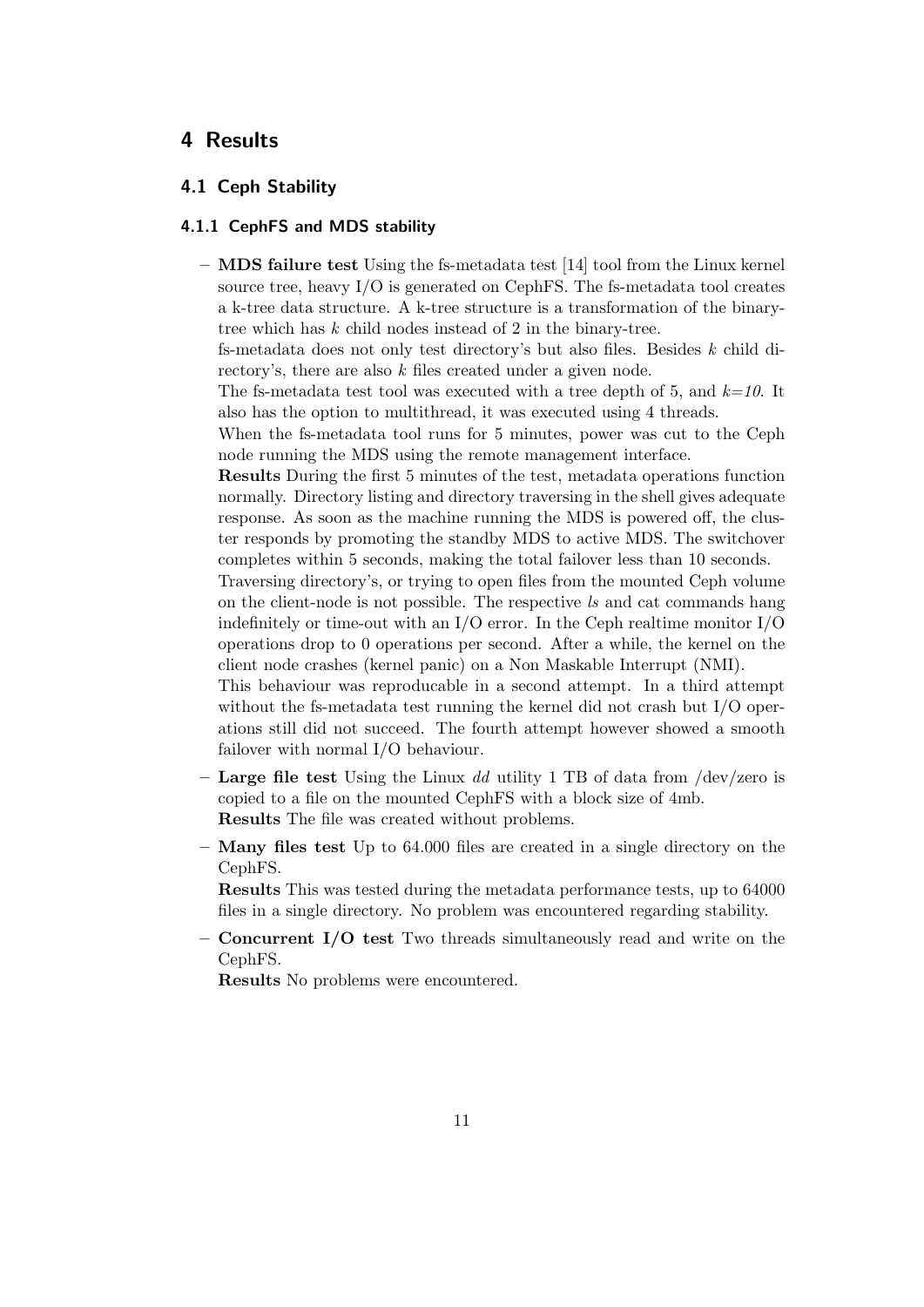#### 4.1.2 Ceph general stability

– **Monitor failure test** While writing to CephFS using  $dd$  a monitor node (not running MDS) is powered down. Results When the machine is powered down, this is logged on the other

monitor nodes. No impact is noticeable on the  $I/O$  operations. The cluster shows it is running in degraded mode. When the monitor node is restarted with the dd still running, the cluster calls a new quorum election. The cluster resumes normal operation without any impact on I/O operations.

– OSD failure test While writing to CephFS using dd a OSD node is powered down.

Results When the machine is powered down, within 20 seconds the cluster log shows the reports from neighbours coming in on the node being down. The placement groups (PG's) hosted on the OSD daemons running on the node which is powered off are showing active+degraded status. After 300 seconds, the cluster marks the OSD instances running on the node as *out*. The Ceph cluster starts remapping the PG's affected to restore redundancy. The CephFS automatically shrinks to account for the missing storage space. When the machine is rebooted, it automatically rejoins the cluster. The percentage degraded PG's drops from around 11 percent to around 1 percent. The CephFS automatically expands back to 131 Terabyte.

- OSD disk failure test While writing to CephFS using  $dd$  a disk was pulled from an OSD node, without unmounting cleanly. Results The removal of the disk caused the OSD daemon using the particular disk to crash. This was detected by the other OSD's and reported to the monitor nodes. The cluster initated a rebuild and returned to a healthy state.
- OSD data corruption test Some of the flat files of the OSD are corrupted by appending random data to the files

Results The corruption causes the OSD daemon to crash. The OSD is marked out of the cluster, and objects are relocated.

– OSD daemon crash test A daemon is killed without allowing it to shutdown cleanly.

Results The crashed daemon is handled by the cluster without service interruption.

#### 4.1.3 Conclusion on stability

Failures that were triggered on OSD and MON nodes within the designed faulttolerance limits and respective failure domains are all handled without any undesired side-effects. The limits for fault-tolerance in Ceph are configurable by the user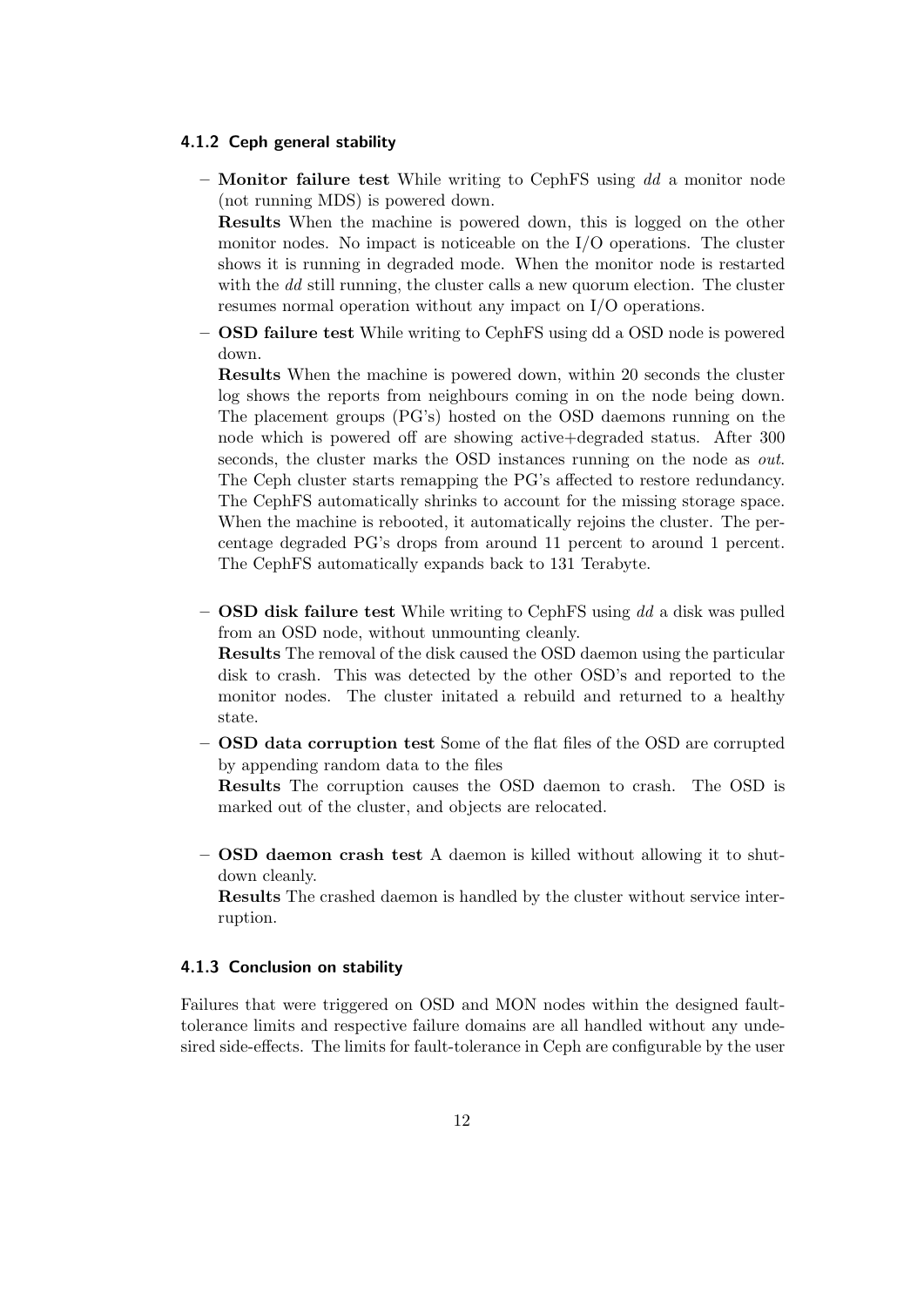by increasing the number of replica's. The failure domain is also user-configurable which allows the user to adapt the placement of the replica's in such way to minimize the risk of all replica's becoming unavailable.

Failures that were triggered on MDS nodes were not in all cases handled correctly by the cluster. There were a number of issues regarding MDS failover and cluster management in general:

– MDS failure, during high I/O load on CephFS.

When a MDS daemon crashes when the CephFS is under heavy I/O stress, the failure is handled by the cluster. However, the client using the kernel driver either experiences a kernel crash (kernel panic) or a lockup up I/O subsystem. The client could only remount the CephFS after a reboot.

– Multi-MDS, random crashes.

As described in the CephFS documentation, the use of multiple active MDS servers is not considered to be stable at the moment of writing. Several crashes of MDS daemons were observed during testing

– Scaling back from multiple active MDS to a single MDS. After testing multiple active MDS, it was not possible to scale back to single MDS. The cluster keeps indicating an unhealthy state. The only way to revert to a single MDS was deleting the CephFS data and metadata pools from RADOS. This means all data on the CephFS is lost.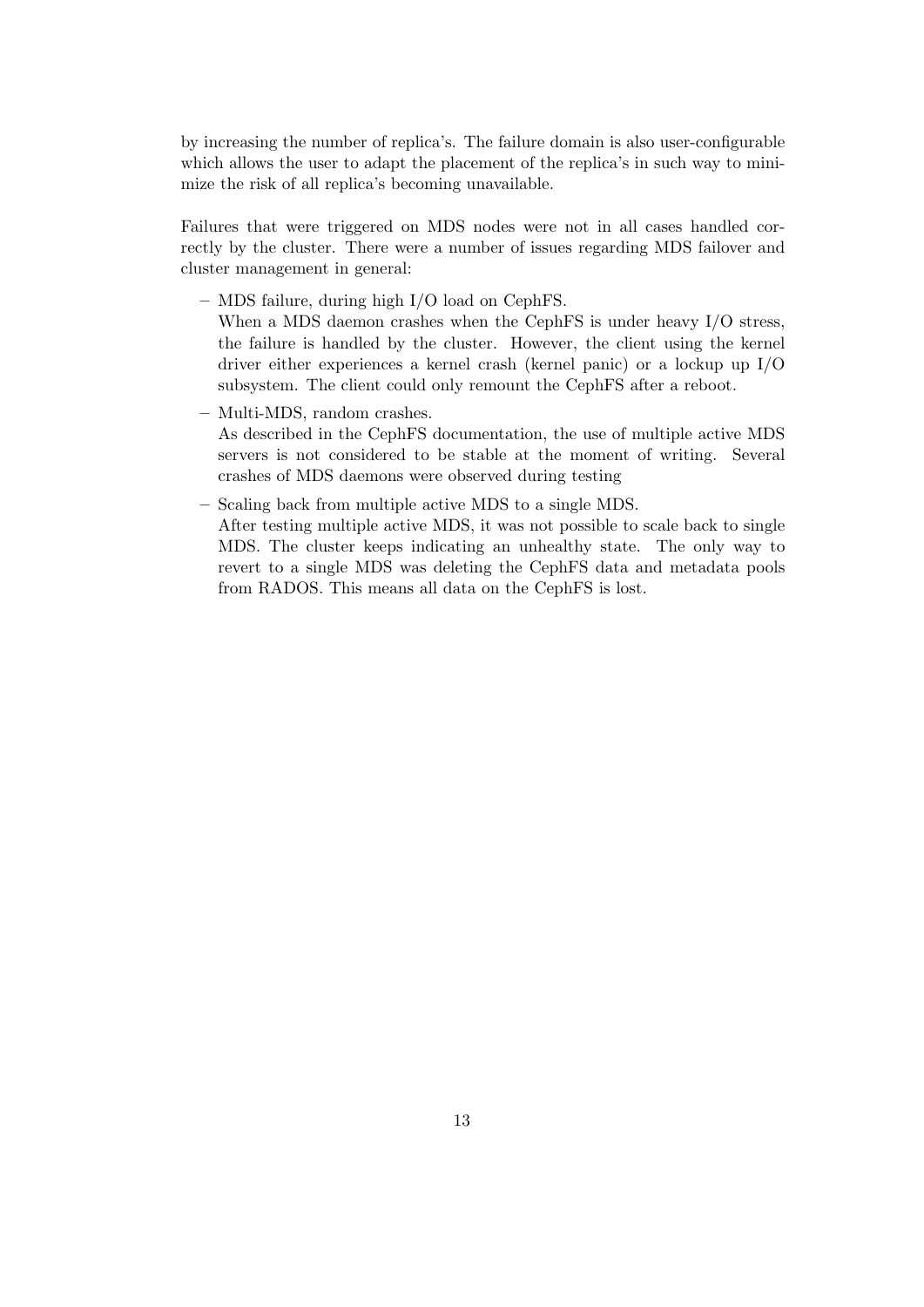#### 4.2 Ceph performance

CephFS IOPS using Bonnie++ Using the Bonnie++ tool on the CephFS mount point with a 125 GB filesize to avoid cache, a sequential write troughput of 534 megabyte / sec and a sequential read troughput of 451 megabytes /sec were recorded. Random I/O operations were handled at 2908 IOPS.

CephFS IOPS while degraded using Bonnie++ To avoid Ceph to start rebuilding and rebalancing automatically, we set the *noout* flag on the cluster. This way, the OSD's we take down are not marked out of the cluster and therefore no rebuild will be triggered automatically. We then shutdown node 5, and start testing with Bonnie++.

Using the Bonnie++ tool on the CephFS mount point with a 125 GB filesize to avoid cache, a sequential write trougput of 555 megabyte / sec and a sequential read troughput of 443 megabyte / sec were recorded. Random  $I/O$ operations were handled at 1224 IOPS.

CephFS IOPS while rebalancing using Bonnie++ To force Ceph to start rebalancing, three OSD's are marked out of the cluster. The cluster starts rebuilding using the OSD's still in the cluster. Once done, the three OSD's are marked in the cluster. The cluster now starts rebalancing to spread the PG's and objects equal over the OSD's.

Using the Bonnie++ tool on the CephFS mount point with a 125 GB filesize to avoid cache, a sequential write troughput of 396 megabyte / sec and a sequential read troughput of 275 megabyte / sec were recorded. Random  $I/O$ operations were handled at 2180 IOPS.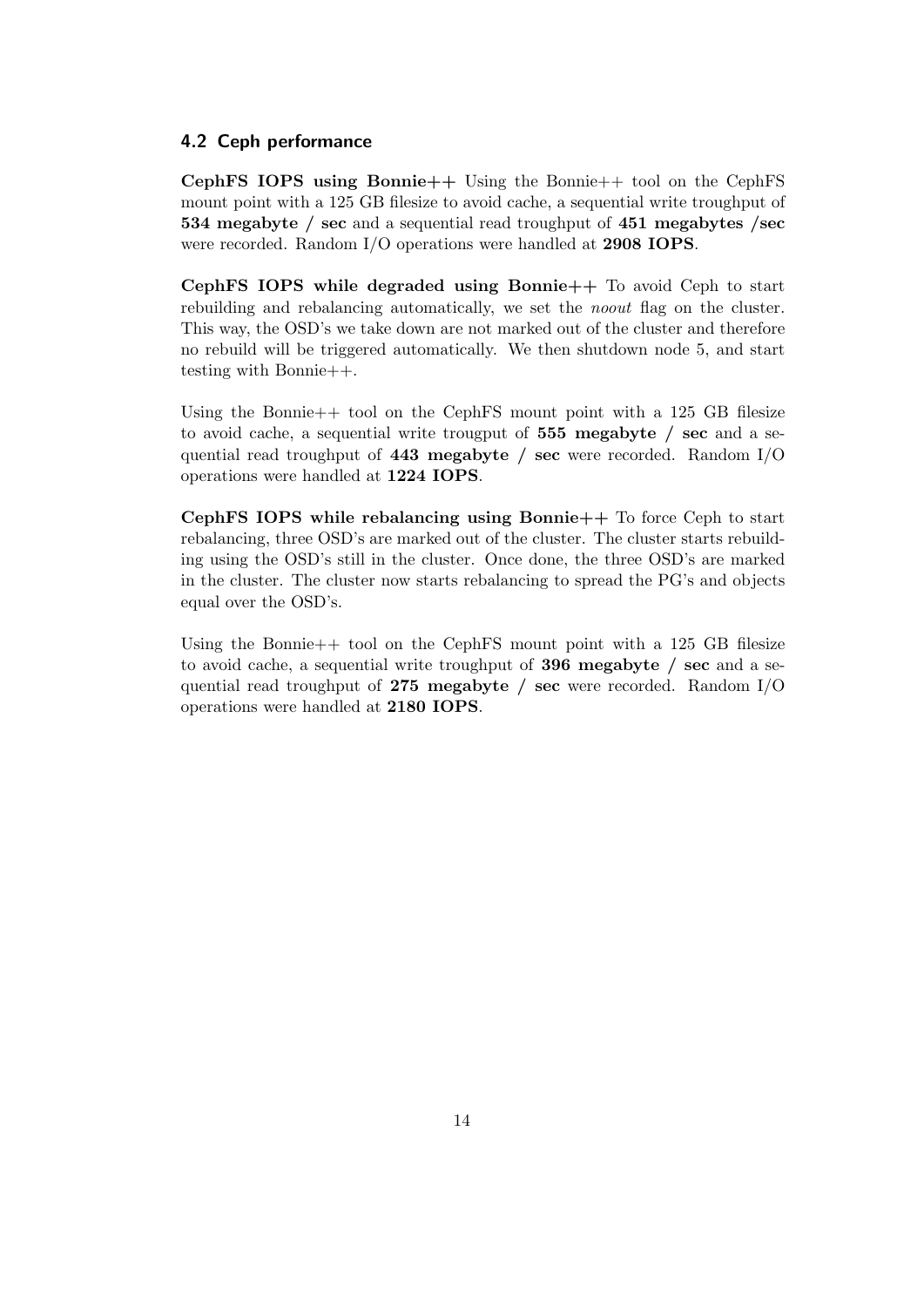

Figure 6: Bonnie++ benchmark troughput and IOPS test results

#### CephFS troughput using dd

Using the Linux dd tool, a total of 125 GB was written from /dev/zero to a file on the CephFS. A block size of 4 megabyte was used. A write throughput of 640 megabyte /sec was recorded. The test was repeated to test read throughput, reading the contents of the created file to /dev/null. The cache was cleaned before running the test. A read throughput o 358 megabyte / sec was recorded.

#### RADOS troughput using RADOS bench

Using the RADOS benchmark tool, 16 concurrent writes of 4 megabyte in size are being executed for 900 seconds. This resulted in an average troughput of 840 megabytes / sec. This figure was consistent with a standard deviation of 37 megabytes / sec over 189005 write operations.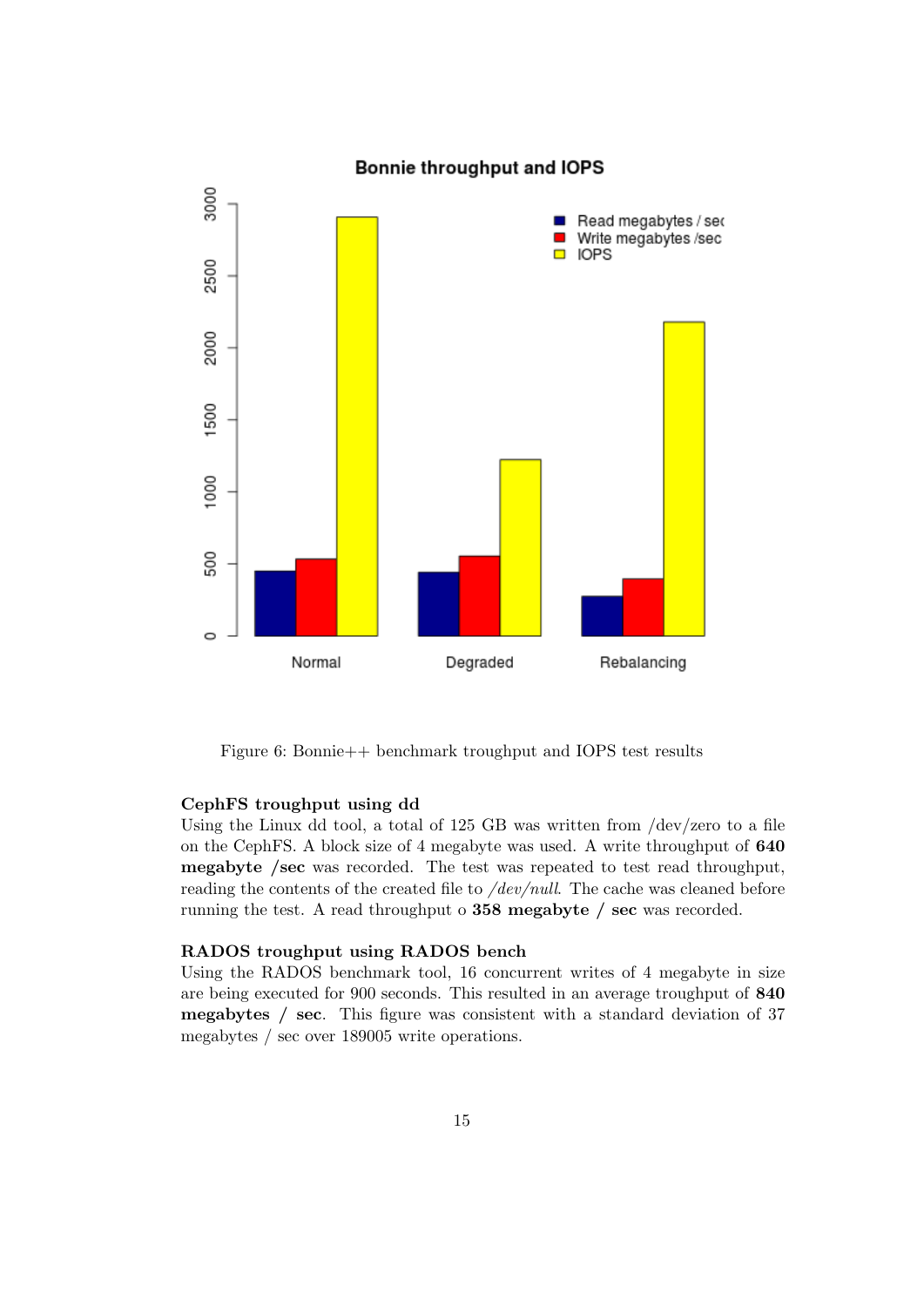Sequential read troughput was tested using the data written in the RADOS benchmark write test, executed for 900 seconds. This resulted in an average throughput of 541 megabytes / sec over 121992 read operations.

#### RADOS troughput using RADOS bench when degraded

Using the RADOS benchmark tool, 16 concurrent writes of 4 megabytes in size are being executed for 900 seconds. This resulted in an average throughput of 951 megabytes / sec. This figure was consistent with a standard deviation of 54 megabytes /sec over 214200 write operations.

Sequential read throughput was tested using the data written in the RADOS benchmark write test, executed for 900 seconds. This resulted in an average troughput of 514 megabytes / sec over 115777 read operations.

#### RADOS troughput using RADOS bench when rebalancing

Using the RADOS benchmark tool, 16 concurrent writes of 4 megabytes in size are being executed for 900 seconds. This resulted in an average throughput of 489 megabytes / sec. This figure was consistent with a standard deviation of 76 megabytes /sec over 110152 write operations.

Sequential read throughput was tested using the data written in the RADOS benchmark write test, executed for 900 seconds. This resulted in an average troughput of 410 megabytes / sec over 92376 read operations.

#### RADOS troughput using RADOS bench when rebuilding

A rebuild was triggered by removing an OSD with the no-out flag set to avoid rebalancing. The OSD was formatted and reinserted into the cluster.

Using the RADOS benchmark tool, 16 concurrent writes of 4 megabytes in size are being executed for 900 seconds. This resulted in an average throughput of 478 megabytes / sec. This figure was consistent with a standard deviation of 82 megabytes /sec over 107501 write operations.

Sequential read throughput was tested using the data written in the RADOS benchmark write test, executed for 900 seconds. This resulted in an average troughput of 460 megabytes / sec over 103755 read operations.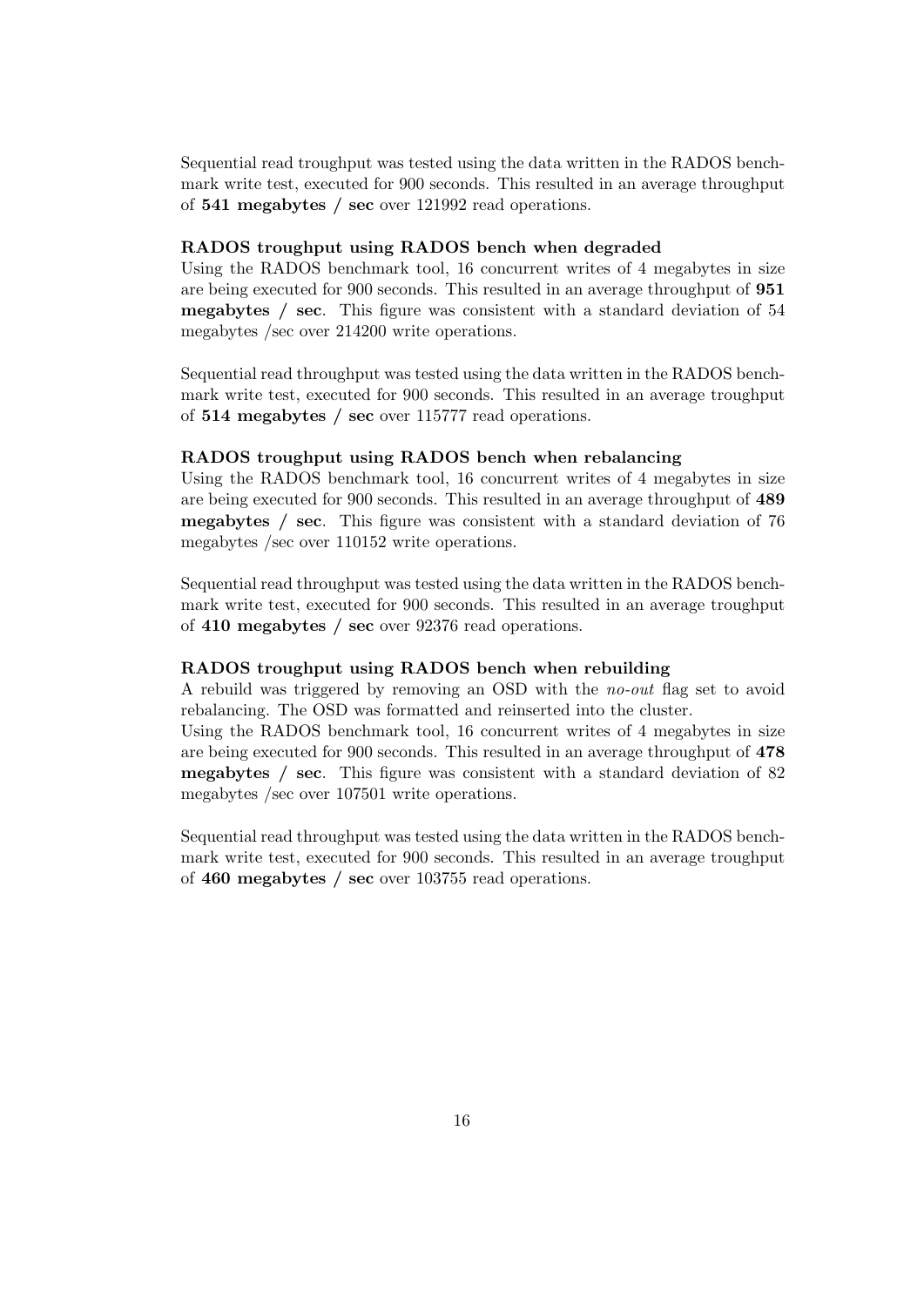| Normal      | Read | Write | <b>IOPS</b> |
|-------------|------|-------|-------------|
| $Bonnie++$  | 451  | 534   | 1224        |
| RADOS bench | 541  | 840   |             |
| Degraded    | Read | Write | <b>IOPS</b> |
| $Bonnie++$  | 443  | 555   | 2908        |
| RADOS bench | 541  | 840   |             |
| Rebalancing | Read | Write | <b>IOPS</b> |
| $Bonnie++$  | 275  | 396   | 2180        |
| RADOS bench | 410  | 489   |             |

Table 1: Benchmark troughput in megabytes / sec and IOPS using Bonnie++ and RADOS-bench



**RADOS throughput** 

Figure 7: RADOS bench troughput test results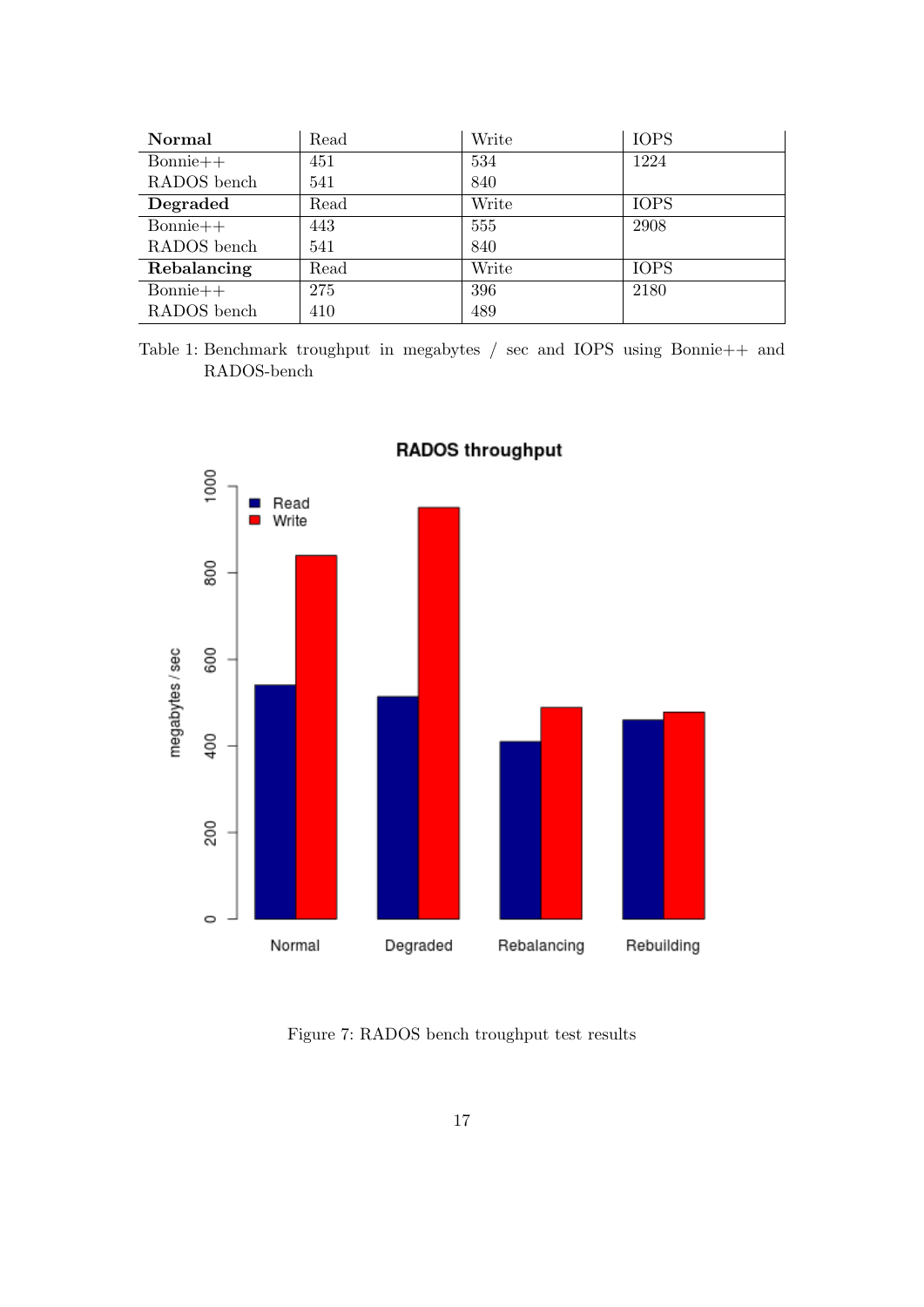#### 4.2.1 Conclusion on performance

As shown in figure 7 and table the overall write performance is better than read performance. This in contradiction to the fact that read can be distributed over multiple OSD nodes to avoid hardware limits. It is assumed that the difference is caused by controller write cache on the OSD nodes, and by the fact that the OSDs cache in memory. Once written to the OSD journal, the write is acknowledged.

The overall throughput on CephFS is lower than the throughput measured with RADOS bench. This can be contributed to the fact that CephFS comes with some overhead. Moreover, Bonnie++ measures both sequential as well as random  $I/O$ . Another limitation on RADOS bench is the fact that it only appends new data to a pool, in 4 megabyte blocks. 4 megabyte is the default object size for storing objects on the OSD filesystem. Therefore, RADOS bench is a more theoretical benchmark whereas Bonnie++ is a more real world scenario.

From figure 7 it is clear that when the Ceph cluster is under some sort of maintenance (rebalancing or rebuilding) there is an impact on performance. Write performance is affected the most. One possible explanation is memory usage on the OSD nodes. The Ceph developer documentation [2] states that memory usage on OSD nodes increases when rebuilding or rebalancing. As a result of this, there might be less memory available for caching on the OSD nodes. Another factor is disk usage: random seek behaviour during the rebuild operation decreases performance. Overall, performance is in line with hardware capabilities. Because of time constraints, this research is limited to fairly default configuration parameters. With additional tuning of parameters, performance can possibly be improved.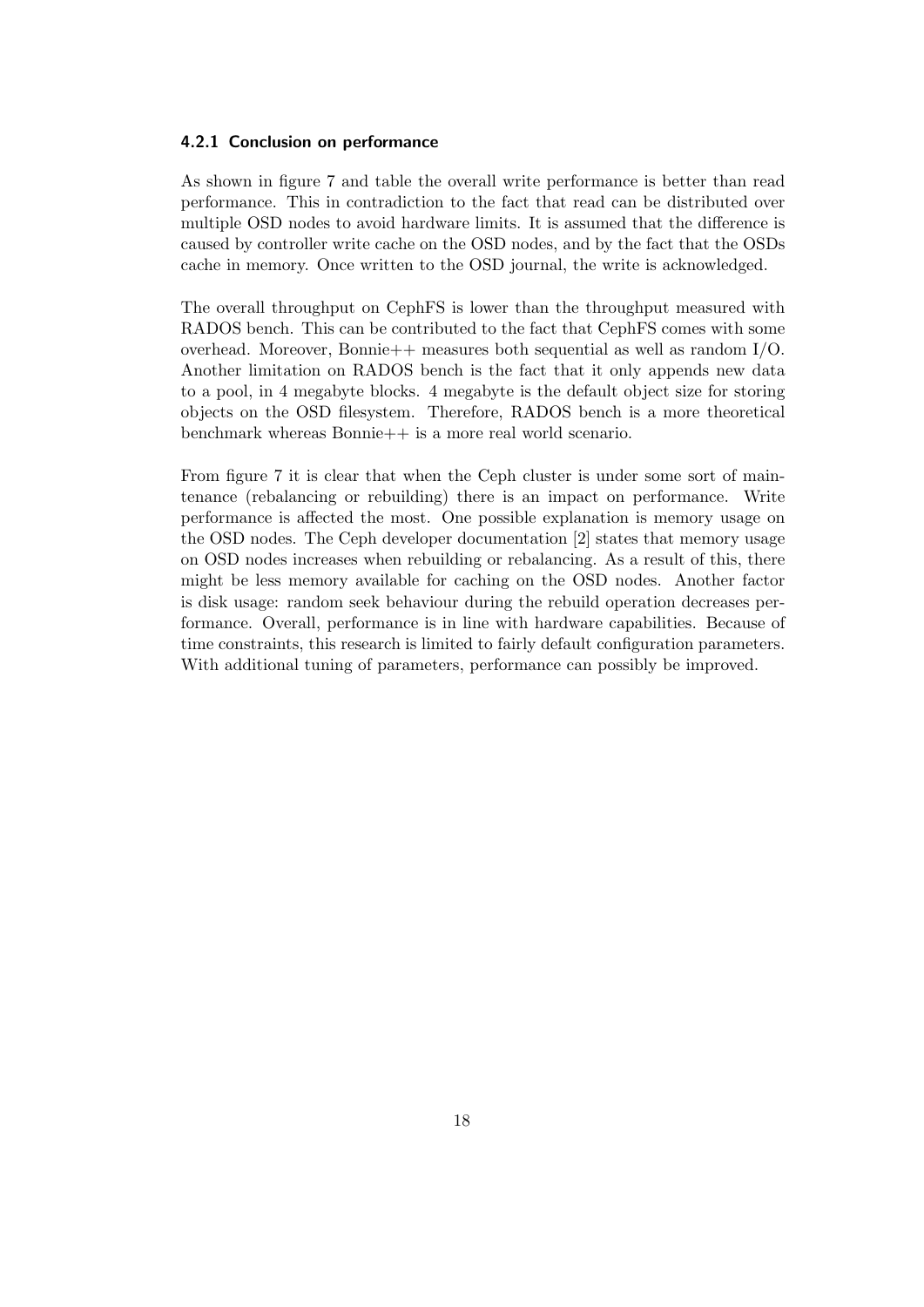#### 4.3 Ceph scaleability

Based on the results of the performance tests, a theoretical assesment of the scaleability of a Ceph setup will be made.

#### 4.3.1 MON scaleability

The MON nodes in a Ceph cluster are lightweight daemons. No significant load on the systems running the monitor deamons was observed during any of the experiments. No foreseeable scaling issues are identified with the MON component.

#### 4.3.2 OSD scaleability

OSD nodes can be scaled both vertical and horizontal.

Vertical scaling OSD nodes can be scaled vertical by adding more storage to the node and therefore increasing the capacity of the cluster. Each disk runs an OSD daemon, which comes with a certain overhead. In the benchmarks, two factors have been identified which can limit scalability:

- Host CPU usage: CPU usage on the hosts increases with the number of OSDs active. As seen in figure 9 already 70  $\%$  of the CPU capacity is used when the OSD node is under heavy I/O load.
- Host I/O subsystem: As identified in Figure 8 the performance decreases as the number of disks increases.

#### Horizontal scaling

Using RADOS bench, the individual OSDs running on one node can be benchmarked. This benchmark measures the local troughput to each disk.

A benchmark was executed writing 1024 megabytes in 4 megabyte blocks to the individual OSDs. This was executed in parallel over all 48 OSDs in the cluster. This resulted in an average write throughput of 64 megabytes / second per OSD (harddisk) with a standard deviation of 8 megabytes / second.

With the write maximum of 64 megabytes / second per OSD, this comes down to a theoretical maximum of 3072 megabytes / second over all OSD daemons in the cluster. With a replication level of 2, the theoretical maximum is 1500 megabytes /second as replicas are written synchronously.

|     |      |      | Number of OSDs   PGs   Throughput (MB /sec)   Theoretical max (MB /sec)   Overhead $\%$ |    |
|-----|------|------|-----------------------------------------------------------------------------------------|----|
| -24 | 1200 | 586  | 768                                                                                     | 24 |
| 36  | 1800 | 908  | 1152                                                                                    | 22 |
| -48 | 2400 | 1267 | 1500                                                                                    |    |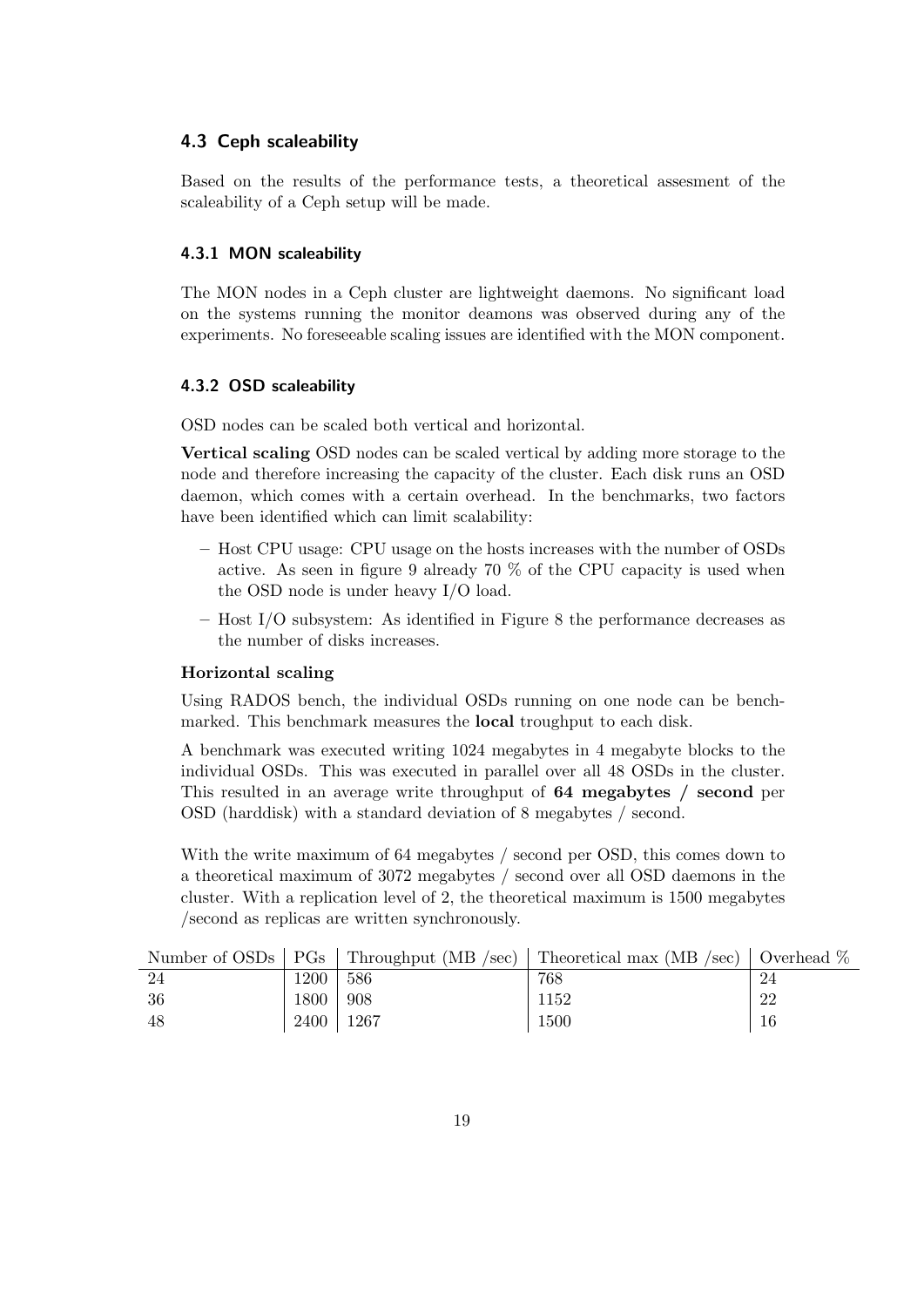

Figure 8: Troughput (1024M writes, 4M blocks) per disk on one node, in MB/sec



Figure 9: CPU usage over 8 CPU cores, against number of OSD daemons on one node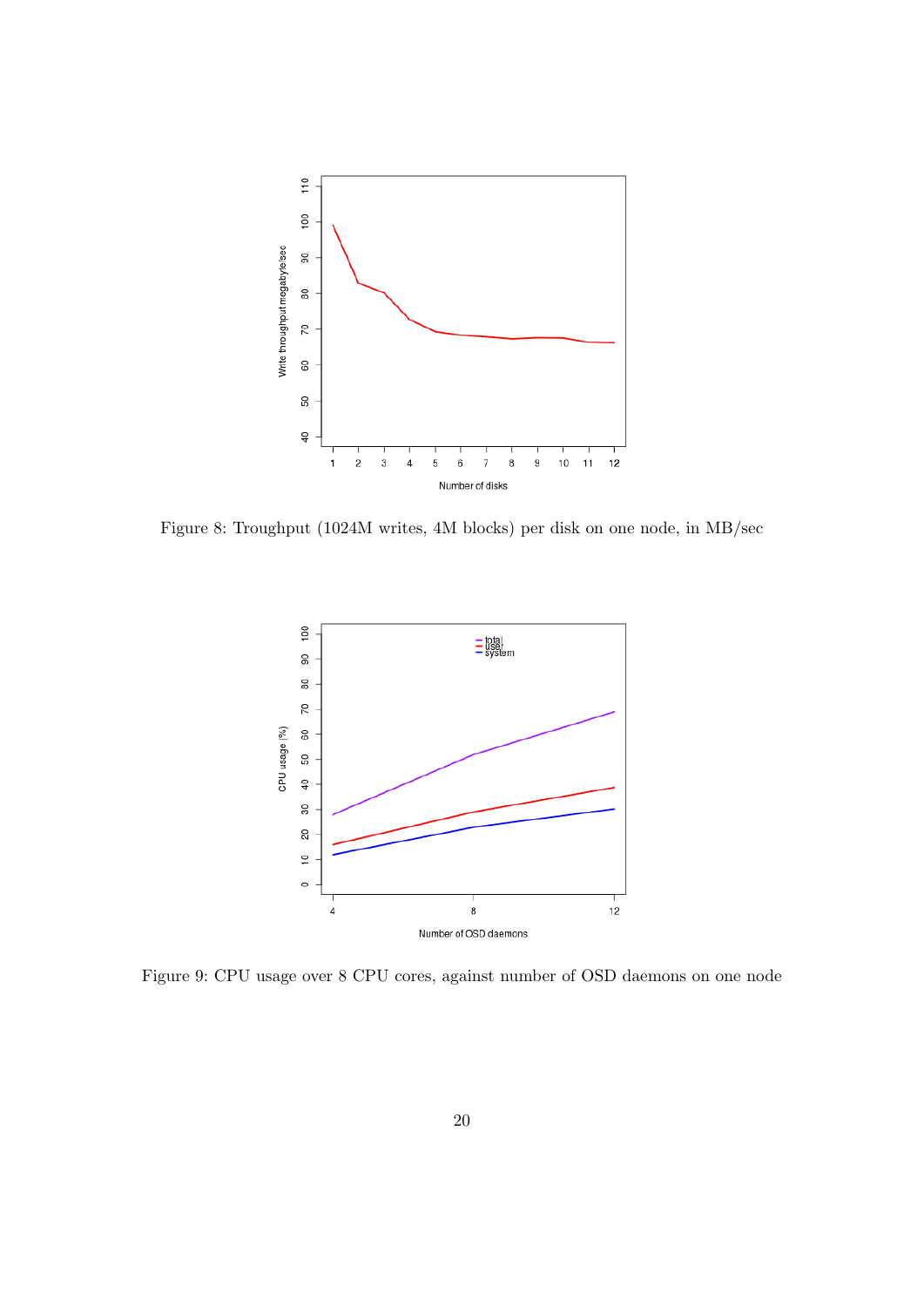#### 4.3.3 MDS scaleability

Because of the current limitations in the MDS design, the scaleability of the MDS is critical factor in the overall scaleability of CephFS. To test the metadata aspect of the filesystem, we use mdtest and Metarates as a benchmark tool. Mdstat carries out the following metadata operations using posix filesystem calls:

- Create directory
- Stat directory
- Remove directory
- Create file
- Stat file
- Remove file
- Create directory tree
- Remove directory tree

The benchmark was carried out using 1000,2000,4000,8000,16000 and 32000 files in a single directory. In some cases the benchmark runs did not finish, in that case 16000 or 32000 files in a single directory is omitted from the results. The test was executed 10 times for each number of files. The mean was calculated from the 10 samples. Both the single MDS, as well as the non-supported three active MDS setup was tested. The code for this feature is not yet stable, but still included in the distribution.

4.3.3.1 Single active MDS setup Single threaded benchmark, single directory

| Files       | Dir.   | Dir.   | Dir.   | File   | File   | File   | File   | Tree   | Tree   |
|-------------|--------|--------|--------|--------|--------|--------|--------|--------|--------|
| $\rm (qty)$ | create | stat   | remove | create | stat   | read   | remove | create | remove |
| 1000        | 1205   | 166733 | 1398   | 1546   | 168602 | 109516 | 1244   | 549    | 11     |
| 2000        | 982    | 159981 | 1090   | 578    | 162621 | 105630 | 954    | 616    | 3      |
| 4000        | 503    | 158215 | 1053   | 228    | 160224 | 105375 | 872    | 759    | 13     |
| 8000        | 248    | 159412 | 955    | 335    | 160820 | 102233 | 761    | 670    | 6      |
| 16000       | 487    | 159996 | 783    | 174    | 160346 | 100277 | 288    | 598    | 6      |
| 32000       | 360    | 162566 | 222    | 76     | 160684 | 103171 | 93     | 475    | 65     |

Table 2: POSIX filesystem operations per second with 1 active MDS in a single directory, single threaded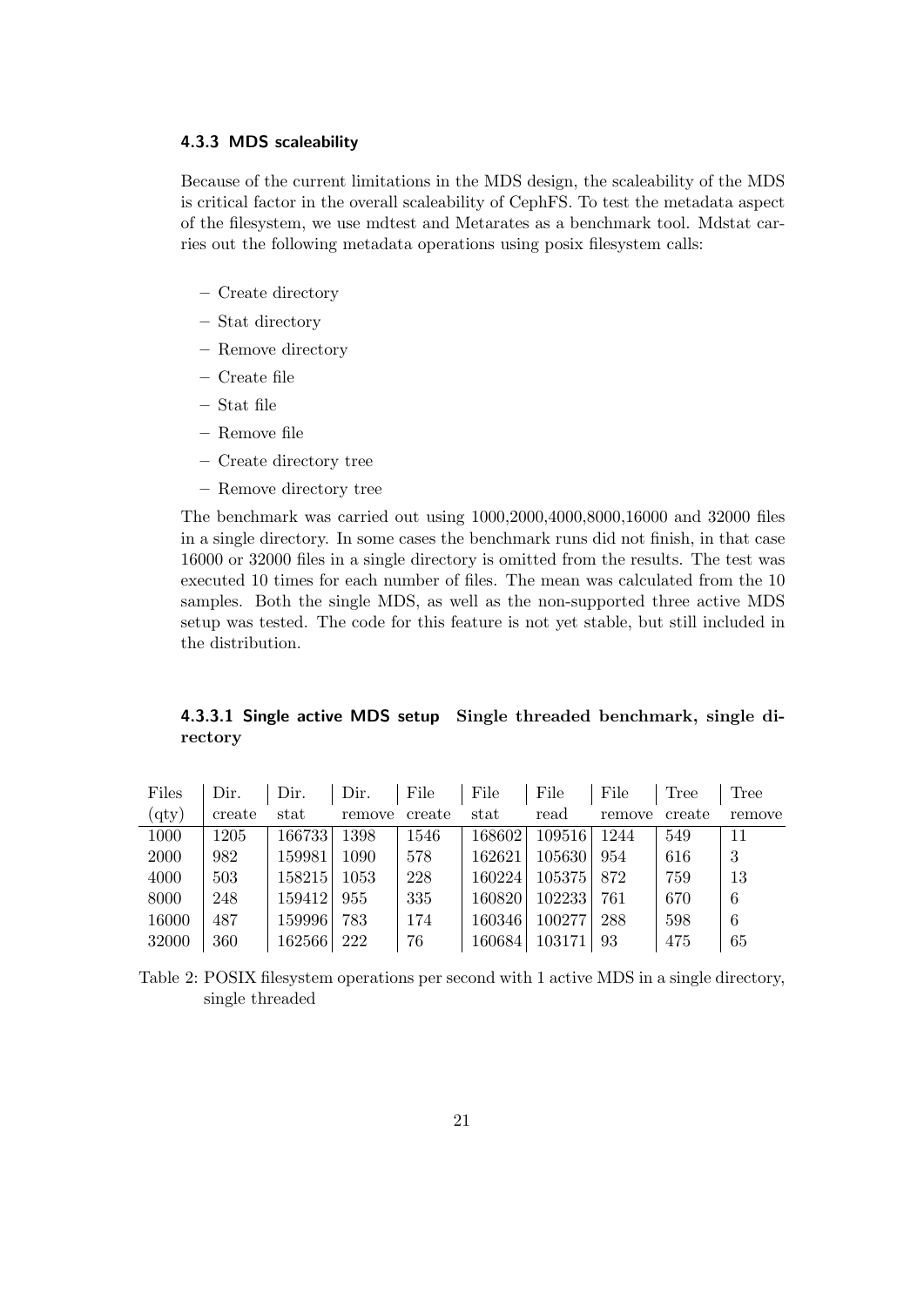During the benchmarks, the test setup was monitored using Munin. While running the mdtest benchmark on the single MDS setup, the CPU usage shown in Figure 10 was observed.



Figure 10: MDS aggrated CPU usage

The CPU usage in Figure 10 is aggregated over 8 cores, with 800 % being the maximum. Analysis showed the Ceph MDS daemon process besides using multithreading was not able to use more than one processor core at a time. The scaling limit observed in the benchmark results in table seems to be imposed by the maximum CPU usage of one processor core in the system.

#### Multithreaded benchmark

In order to simulate multiple clients writing to the CephFS simultaneously, 8 concurrent threads of the mdstat benchmark are executed simultaneously using mpirun from Open MPI [7].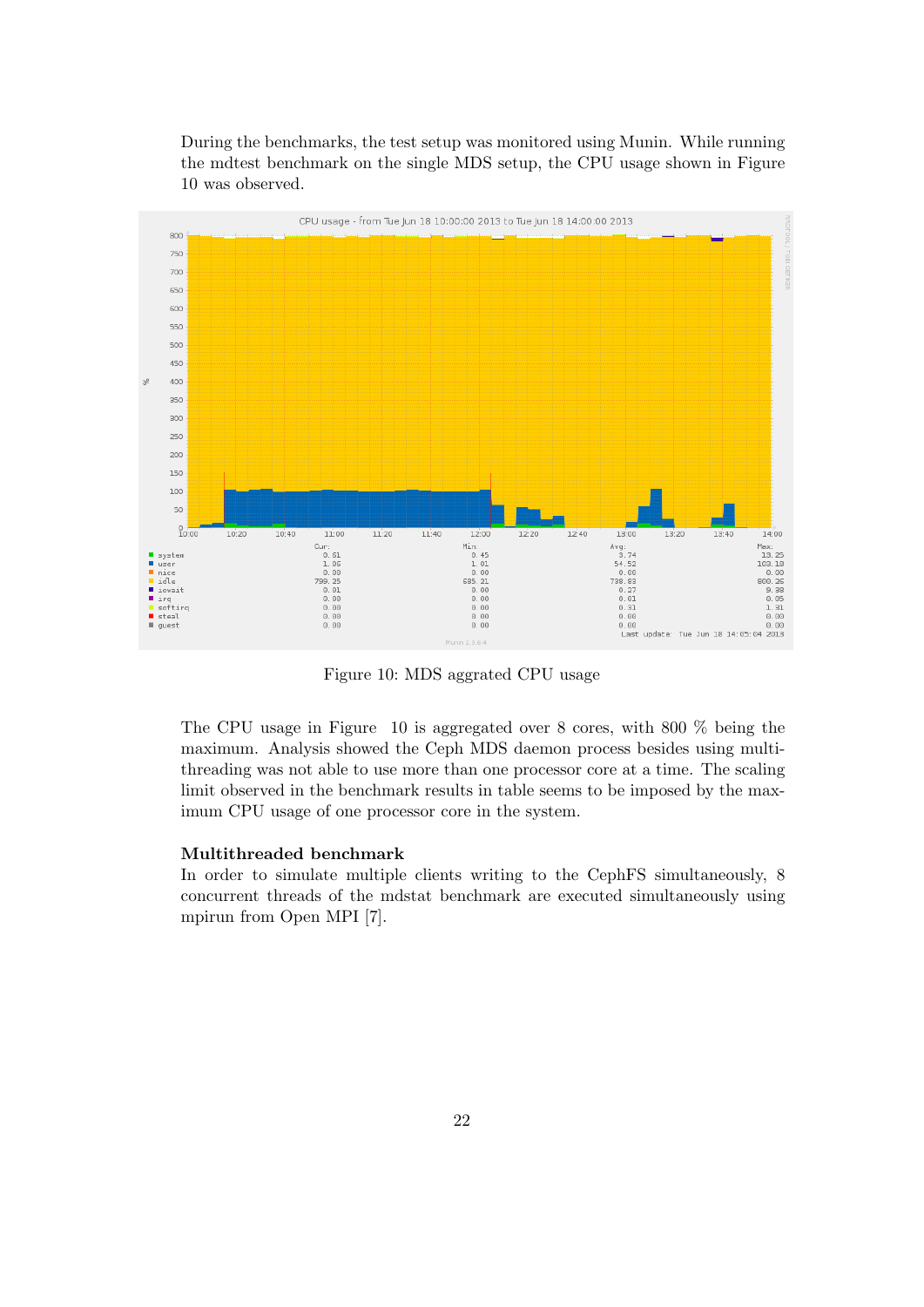| Files | Dir.   | Dir.          | Dir.   | File   | File   | File   | File   | Tree   | <b>Tree</b> |
|-------|--------|---------------|--------|--------|--------|--------|--------|--------|-------------|
| (qty) | create | $_{\rm stat}$ | remove | create | stat   | read   | remove | create | remove      |
| 1000  | 1037   | 540450        | 1399   | 1339   | 317928 | 90025  | 1257   | 492    | 10          |
| 2000  | 824    | 180429        | 1123   | 610    | 97405  | 89590  | 959    | 534    |             |
| 4000  | 678    | 158984        | 996    | 387    | 138067 | 134101 | 776    | 570    |             |
| 8000  | 433    | 145529        | 772    | 467    | 150105 | 130510 | 707    | 446    | 5           |
| 16000 | 588    | 141363        | 699    | 224    | 139629 | 124187 | 291    | 590    | 9           |

Table 3: POSIX filesystem operations per second with 1 active MDS in a single directory, multi- threaded

#### Multithreaded benchmark, multiple directory

| Files       | Dir.   | Dir.  | Dir.   | File   | File          | File  | File   | Tree   | Tree           |
|-------------|--------|-------|--------|--------|---------------|-------|--------|--------|----------------|
| $\rm (qty)$ | create | stat  | remove | create | $_{\rm stat}$ | read  | remove | create | remove         |
| 1000        | 2526   | 94663 | 1990   | 3704   | 95429         | 84994 | 2638   | 25     | $\overline{4}$ |
| 2000        | 2235   | 93266 | 2185   | 2003   | 104394        | 86049 | 1886   | 31     | 3              |
| 4000        | 1798   | 92626 | 2265   | 1253   | 85862         | 79982 | 2272   | 17     | 2              |
| 8000        | 1095   | 90800 | 2557   | 1621   | 85670         | 77292 | 1801   | 20     | $\overline{4}$ |
| 16000       | 1237   | 87280 | 2407   | 406    | 85731         | 78112 | 1211   | 17     | $\overline{2}$ |
| 32000       | 1594   | 87428 | 971    | 483    | 93549         | 89105 | 1019   | 17     | 5              |
|             |        |       |        |        |               |       |        |        |                |

Table 4: POSIX filesystem operations per second with 1 active MDS in multiple directories, multi- threaded

# 4.3.3.2 Three active MDS setup Single threaded benchmark, single directory

This benchmark measures the basic scenario of one client using the CephFS in a single directory. One thread of the mdstat benchmark is executed.

| Files       | Dir.   | Dir.    | Dir.   | File   | File   | File       | File   | Tree   | Tree   |
|-------------|--------|---------|--------|--------|--------|------------|--------|--------|--------|
| (qty)       | create | stat    | remove | create | stat   | read       | remove | create | remove |
| 1000        | 1221   | 170222  | 1404   | 1504   | 173180 | 111041     | 1137   | 590    | 29     |
| <b>2000</b> | 1061   | 1705591 | 1122   | 1010   | 171485 | 109975     | 897    | 624    | 40     |
| 4000        | 961    | 168690  | 905    | 879    | 170006 | 109600     | 785    | 500    | 12     |
| 8000        | 696    | 1658731 | 714    | 744    | 166670 | 103785 518 |        | 721    | 73     |
| 16000       | 549    | 163780  | 400    | 375    | 148981 | 103626     | 175    | 779    | 166    |

Table 5: POSIX filesystem operations per second with 3 active MDS in a single directory, single threaded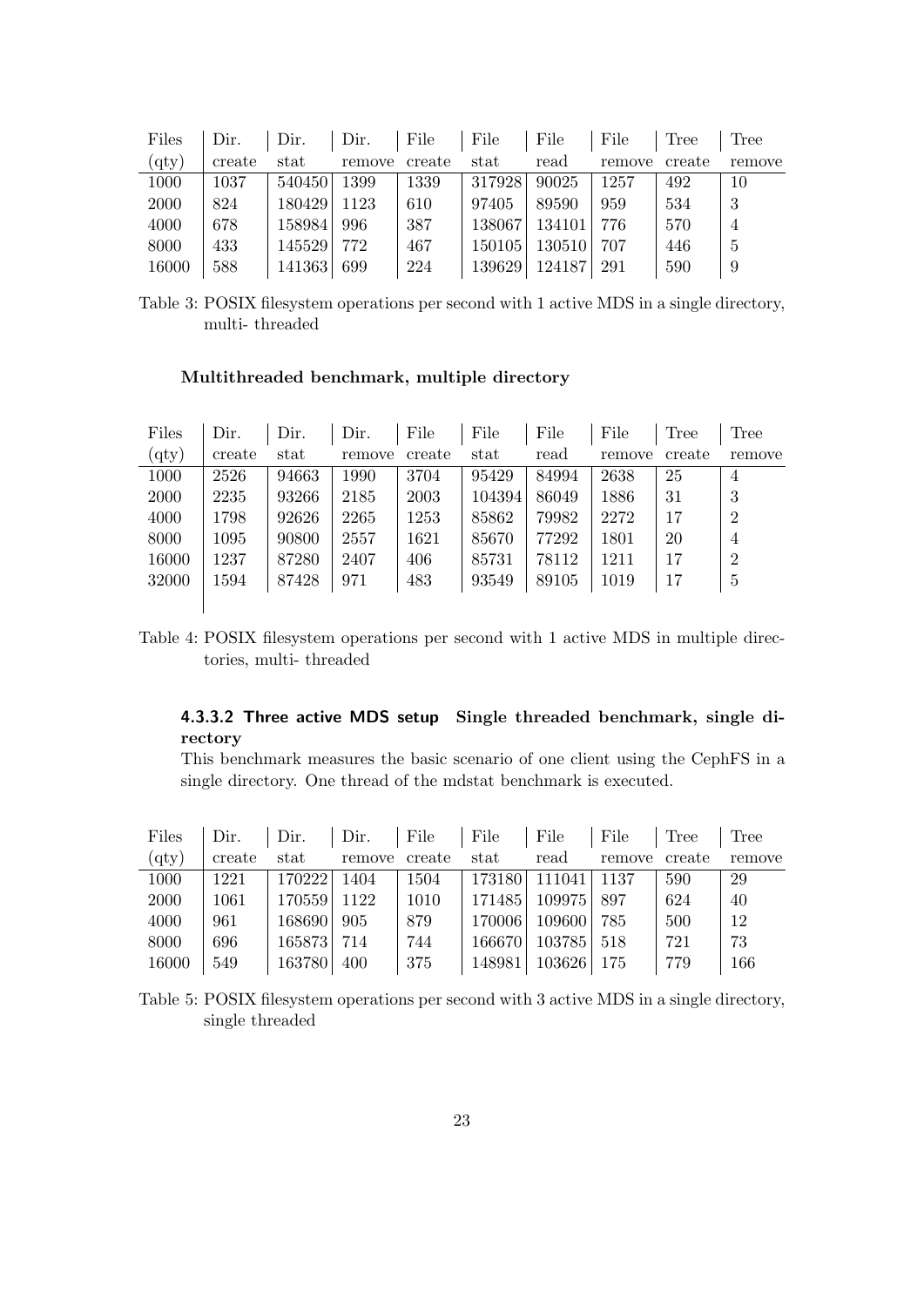#### Multithreaded benchmark, single directory

In order to simulate multiple clients using the CephFS simultaneously in a single directory, 8 concurrent threads of the mdstat benchmark are executed simultaneously using mpirun from the C multiprocessing framework.

| Dir.   | Dir. | Dir.   | File                                           | File   | File   | File                       | Tree             | Tree   |
|--------|------|--------|------------------------------------------------|--------|--------|----------------------------|------------------|--------|
| create | stat | remove | create                                         | stat   | read   | remove                     | create           | remove |
| 1136   |      | 229    | 238                                            |        | 26341  | 365                        | 144              | 84     |
| 1017   |      | 1167   | 1067                                           | 172327 |        | 857                        | 728              | 51     |
| 812    |      | 767    | 838                                            |        |        | 802                        | 658              | 41     |
| 728    |      | 675    | 607                                            | 244787 | 189827 | 639                        | 788              | 39     |
| 554    |      | 553    | 397                                            |        | 206027 | 193                        | 842              | 120    |
|        |      |        | 315469<br>408722<br>462008<br>284743<br>250655 |        |        | 328894<br>242341<br>264596 | 123935<br>199597 |        |

Table 6: POSIX filesystem operations per second with 3 active MDS in a single directory, multi-threaded

#### Multithreaded benchmark, multiple directory

The mdstat benchmark was also executed using a separate directory for each thread. This tests a more realistic scenario in which several users are performing I/O operations (causing metadata operations) in different directory's at the same time.

| Files       | Dir.   | Dir.   | Dir.   | File   | File   | File   | File   | Tree   | Tree   |
|-------------|--------|--------|--------|--------|--------|--------|--------|--------|--------|
| $\rm (qty)$ | create | stat   | remove | create | stat   | read   | remove | create | remove |
| 1000        | 3470   | 140241 | 2755   | 3527   | 124413 | 111687 | 2410   | 27     | 4      |
| 2000        | 2692   | 429770 | 2879   | 2474   | 201078 | 120170 | 2807   | 37     | 6      |
| 4000        | 2456   | 134531 | 2417   | 2143   | 169385 | 128842 | 2337   | 26     | 3      |
| 8000        | 2116   | 144180 | 2475   | 1507   | 145683 | 120112 | 2712   | 19     | 4      |
| 16000       | 1336   | 91855  | 2094   | 1316   | 214681 | 160614 | 1503   | 19     | 6      |
| 32000       | 1248   | 128293 | 1110   | 646    | 88410  | 141731 | 796    | 18     | 6      |

Table 7: POSIX filesystem operations per second with 3 active MDS in multiple directory's, multi-threaded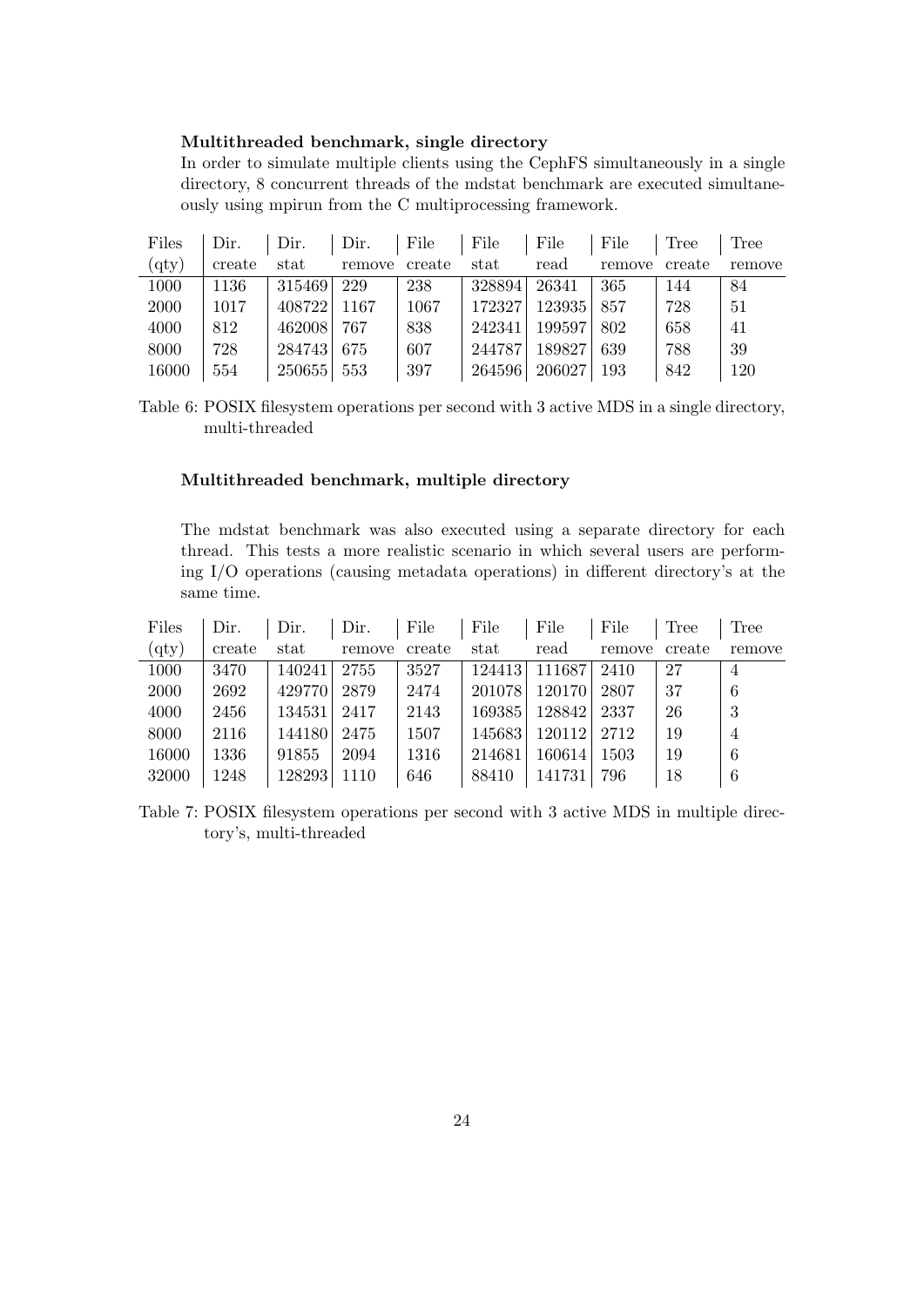



Figure 11: MDS performance comparison, single vs multiple active MDS

4.3.3.3 Comparison RBD with XFS To establish which component is causing the metadata bottleneck (the MDS or underlying OSD's) the same benchmark is executed on a XFS formatted volume on top of a Rados Block Device (RBD).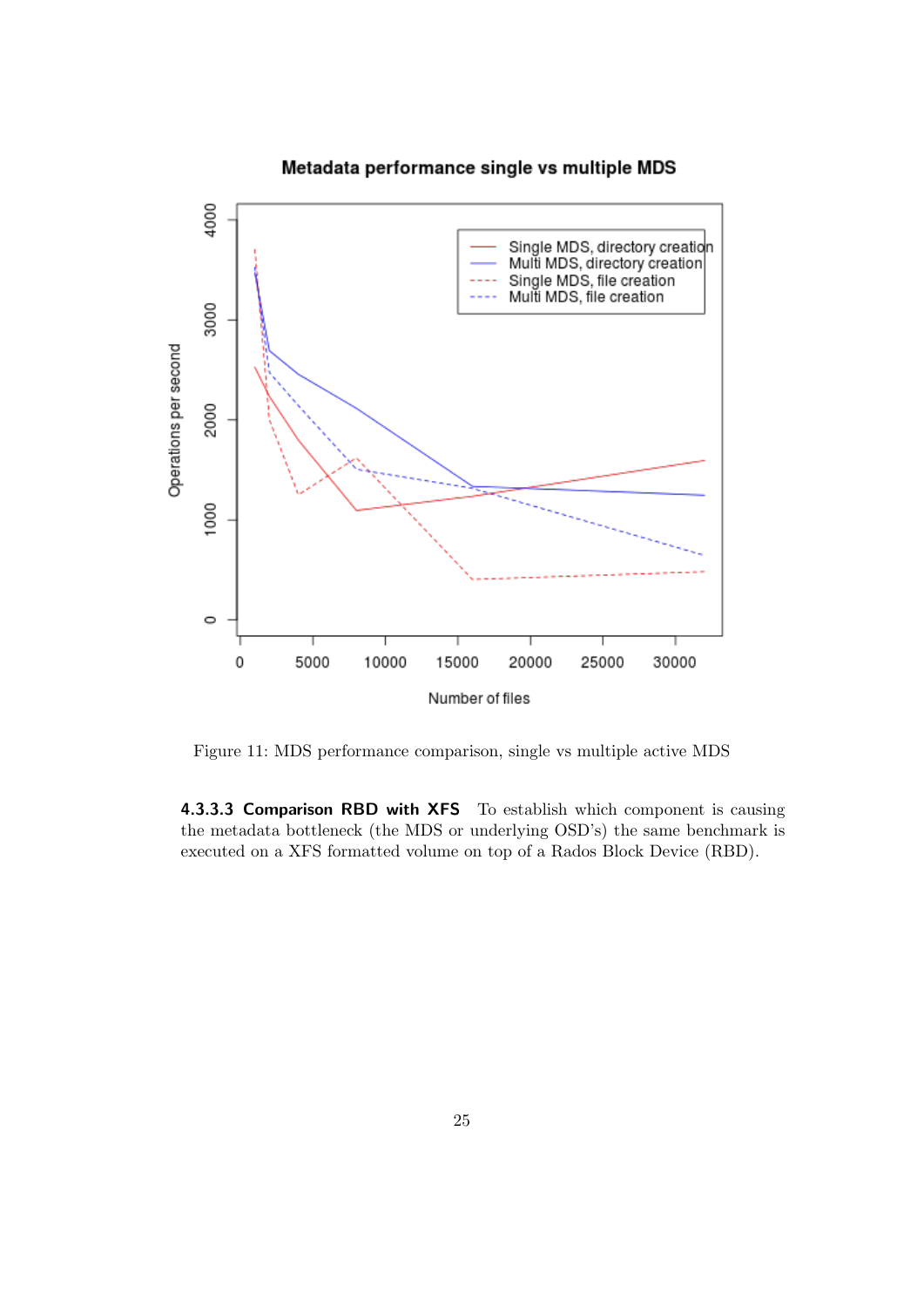| Files       | Dir.   | Dir.   | File   | File    | File   | Tree   | Tree   |
|-------------|--------|--------|--------|---------|--------|--------|--------|
| $\rm (qty)$ | create | remove | create | read    | remove | create | remove |
| 1000        | 26420  | 25499  | 18210  | 1236646 | 25511  | 13559  | 924    |
| 2000        | 25632  | 25225  | 18440  | 1252662 | 25522  | 13752  | 482    |
| 4000        | 24116  | 24785  | 18932  | 1021544 | 26331  | 12768  | 279    |
| 8000        | 23925  | 24501  | 20565  | 1236924 | 25604  | 11054  | 133    |
| 16000       | 23851  | 24756  | 20811  | 1278445 | 23892  | 11569  | 72     |
| 32000       | 23190  | 24490  | 20671  | 1253322 | 23963  | 12775  | 36     |

Table 8: Metadata benchmark XFS on RBD



Metadata performance CephFS multi-MDS vs XFS on RBD

Figure 12: CepFS multi-MDS vs XFS on RBD metadata performance comparison, single directory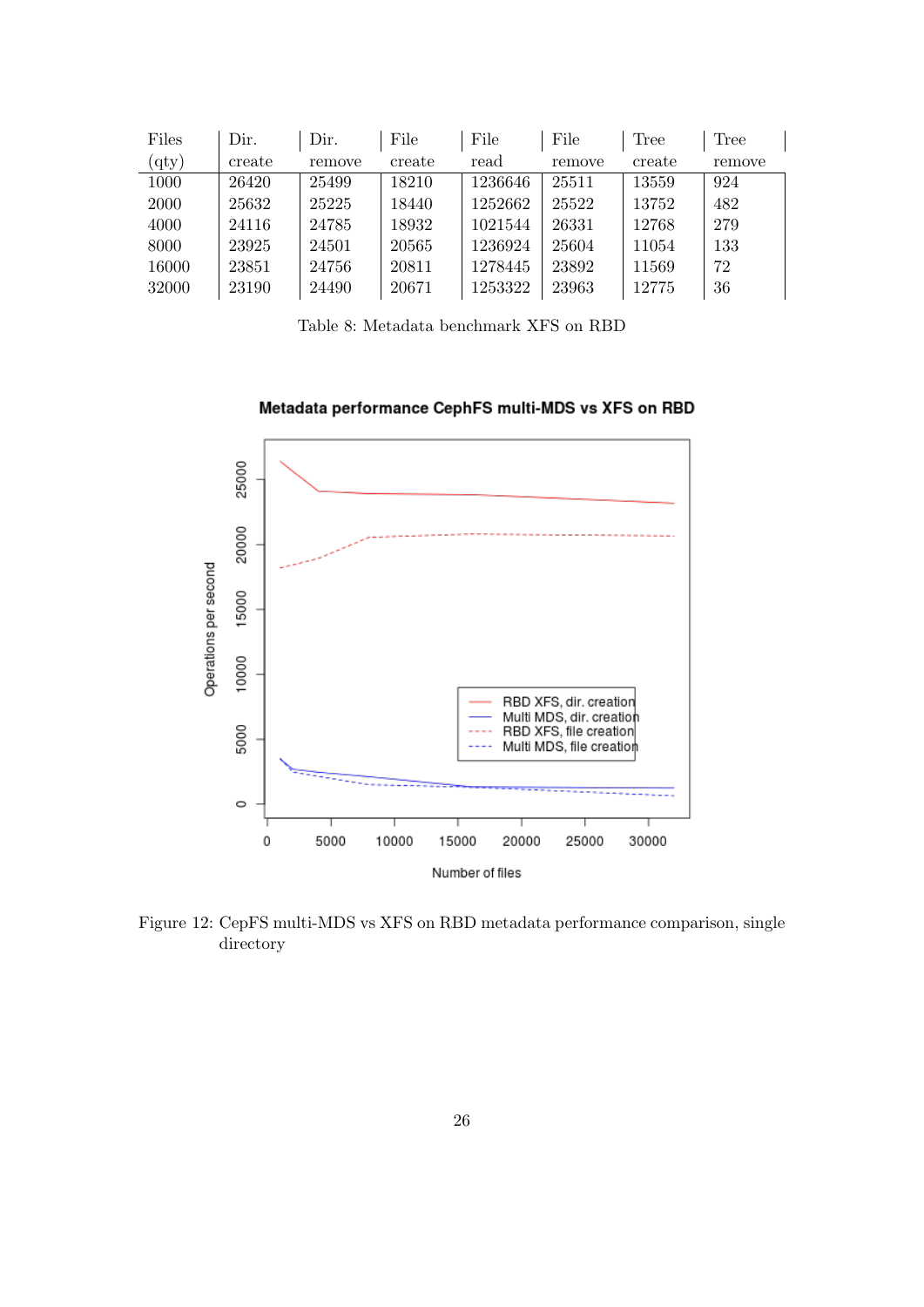#### 4.3.4 Conclusion on scalability

The OSD benchmark results show a near linear horizontal scaling of the OSDs. The troughput measured in benchmarks is close to the theoretical troughput, with a 15% to 20% overhead. This overhead is in the network stack and the replica processing.

Vertical scaling is more limited by the OSD host cpu power, and I/O subsystem. It is outside the scope of this research to investigate tuning options to improve vertical scalability. Possible options are using jumbo frames to lower the number of network interrupt requests and therefore lower the CPU usage The Dell PERCraid controller used in this test setup, did not support attaching the harddisks without using the RAID capabilities (JBOD-mode). Therefore, 12 RAID-0 arrays were used to simulate this behaviour. This might have added some overhead which caused the effect demonstrated in figure 8. Disk, and disk controller throughput is dependent on controller model, file system and RAID mode as concluded by Mark Nelson [8].

The scalability of the MDS is limited by the fact that threads are not balanced across CPU cores as shown in figure 10, and by the fact that scaling horizontally is not yet considered stable. With todays multicore CPUs true multithreading would have given the single MDS setup more room to scale and make it more usable considering it's current single-MDS limitation. The CPU effect as shown in figure 10 is in fact confirmed in a mailing list discussion by Greg Farnum [5], one of the lead developers of Ceph.

The metadata tests with the multiple active MDS show that it scales horizontally. However, the performance is much lower than XFS on RBD as shown in figure 12. This finding contradicts the results found by Sage Weil [16] in his research which was the start of the Ceph project. One possible explanation is scale, as this research was limited in the amount of available hardware and time. Weil tested up to 128 MDS, while in this research no more than 3 MDS were tested. Also, the tests were conducted using the default settings. There may have been some settings which enable scaling options that were disabled by default for data safety reasons. Documentation on the MDS is still limited.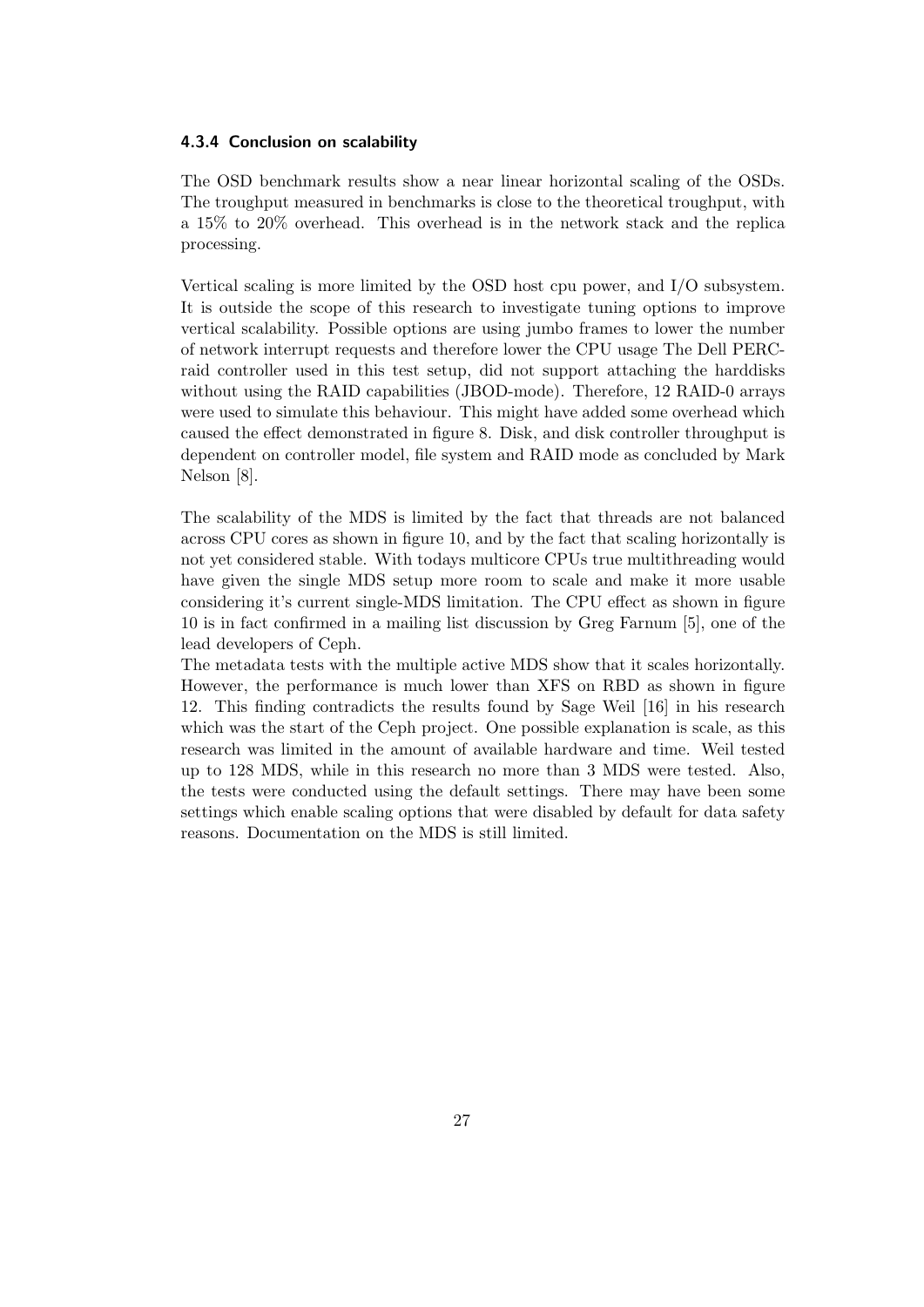# 5 Conclusion

Overall, the experiments proved that the RADOS object store is stable and ready for production. CephFS can be used in production, however at the time of writing running multiple MDS is not advisable. Stability problems encountered during the experiments, with multiple MDS and with MDS failover, exaggerated this point. Apart from the MDS component, Ceph meets the stability requirements at SURFsara. However, because of the fact that the filesystem functionality is such a large part in the overall case at SURFsara the first subquestion must be concluded negative. At the moment of writing, CephFS is not yet stable enough to be used in a large scale production environment at SURFsara.

The scalability experiments showed in accordance with the theory that the RA-DOS object store scales near lineair with the number of OSD daemons added to the cluster. Up to 48 OSD daemons, the cluster matched the performance that can be expected from the hardware taking the replication level into account. The full-mesh principle between client and OSDs worked as expected, as shown by the fact that by using two clients simultaneously the 10GbE bandwidth limit was exceeded.

The MDS scalability showed a different picture in the scaling experiments. With the Lisa system at SURFsara [12] currently holding 136 million inodes, and the Dutch national supercomputer holding 50 million inodes large amounts of files are to be expected in the environment at SURFsara. Whether CephFS will be suitable for use in production depends largely on the number of metadata operations that will be performed on the filesystem. This leads to the answer to the second subquestion: the number of metadata operations is limited at the figures shown in table 7. The scale of this research was not large enough to reach scalability limits in terms of capacity. However, there is no indication of such a limit observed in the experiments conducted.

The stability experiments showed that the RADOS object store is highly resilient against component failures. No problems should be expected by harddisk failures, or even entire nodes failing. Expanding capacity is handled automatically by the rebalancing of PGs amongst OSDs. OSDs can be taken out of the cluster daemon by daemon, minimizing the amount of data that needs rebuilding. This gives granular control over the process. The same mechanism can be used to replace disks in batch. Failed disks do not need to be replaced right away as long as spare disks are available to be introduced to the cluster once a disk fails.

In this particular test setup, replacing disks imposed the need for a reboot of the entire node because the RAID-0 array needs to be created. This can be circumvented by installing management tools for the RAID controller, so the RAID-0 array can be created without rebooting.

The management tools included in the Ceph distribution are suitable for integrat-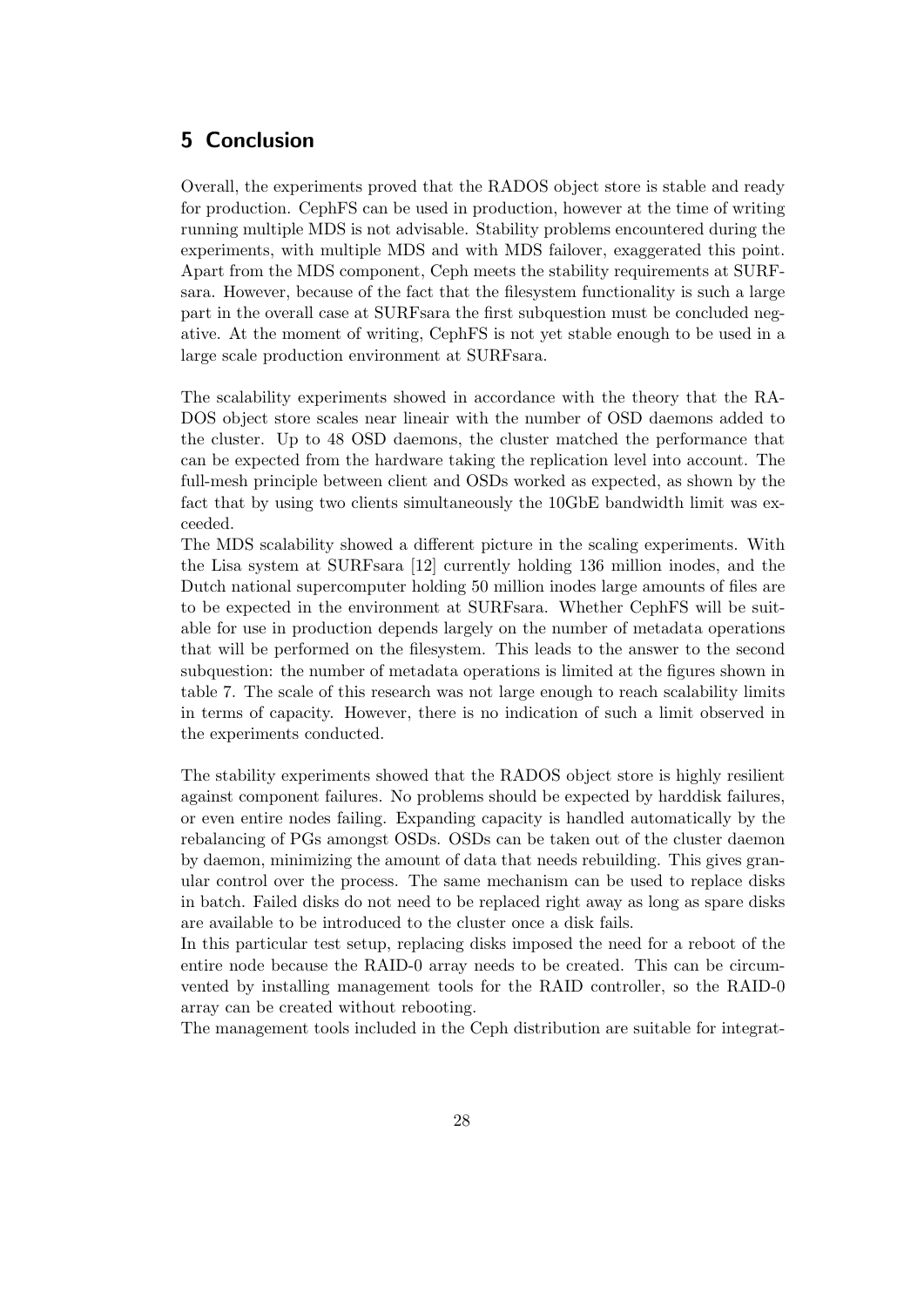ing into various tooling. The included management tools support output in both structured (JSON) as well as unstructured human-readable (plain text) format. The answer to the third subquestion is that CephFS meets the maintenance requirements at SURFsara in terms of low-maintenance and integration into tooling.

Is the current version of CephFS  $(0.61.3)$  production-ready for use as a distributed filesystem in a multi-petabyte environment, in terms of stability, scalability, performance and manageability?

Summarizing the answers to the individual subquestions, the answer to the research question must be concluded that CephFS 0.61.3 is not yet suitable for production use at SURFsara. The main arguments for this conclusion ar the stability problems found in the MDS, and the scalabiilty problems found with the MDS. With a dedicated development team now focussing on the development of CephFS [3], this however may change in the near future. In general Ceph is a promising concept, with a large number of possible uses cases due to it's modular design offering object, file and block storage in a single solution.

# 6 Limitations and futher work

The scale of this research is limited by both time (4 weeks) as well as availability of equipment. Further research on a larger scale could draw a better picture on capacity scaling.

Due to the limited timeframe, Ceph has been tested using a standard configuration. Tweaking various configuration parameters of both the operating system and Ceph could possibly improve performance and/or scalability. Furthermore is is advisable to repeat this research in the future, as soon as a new major version with improvements to the MDS is released.